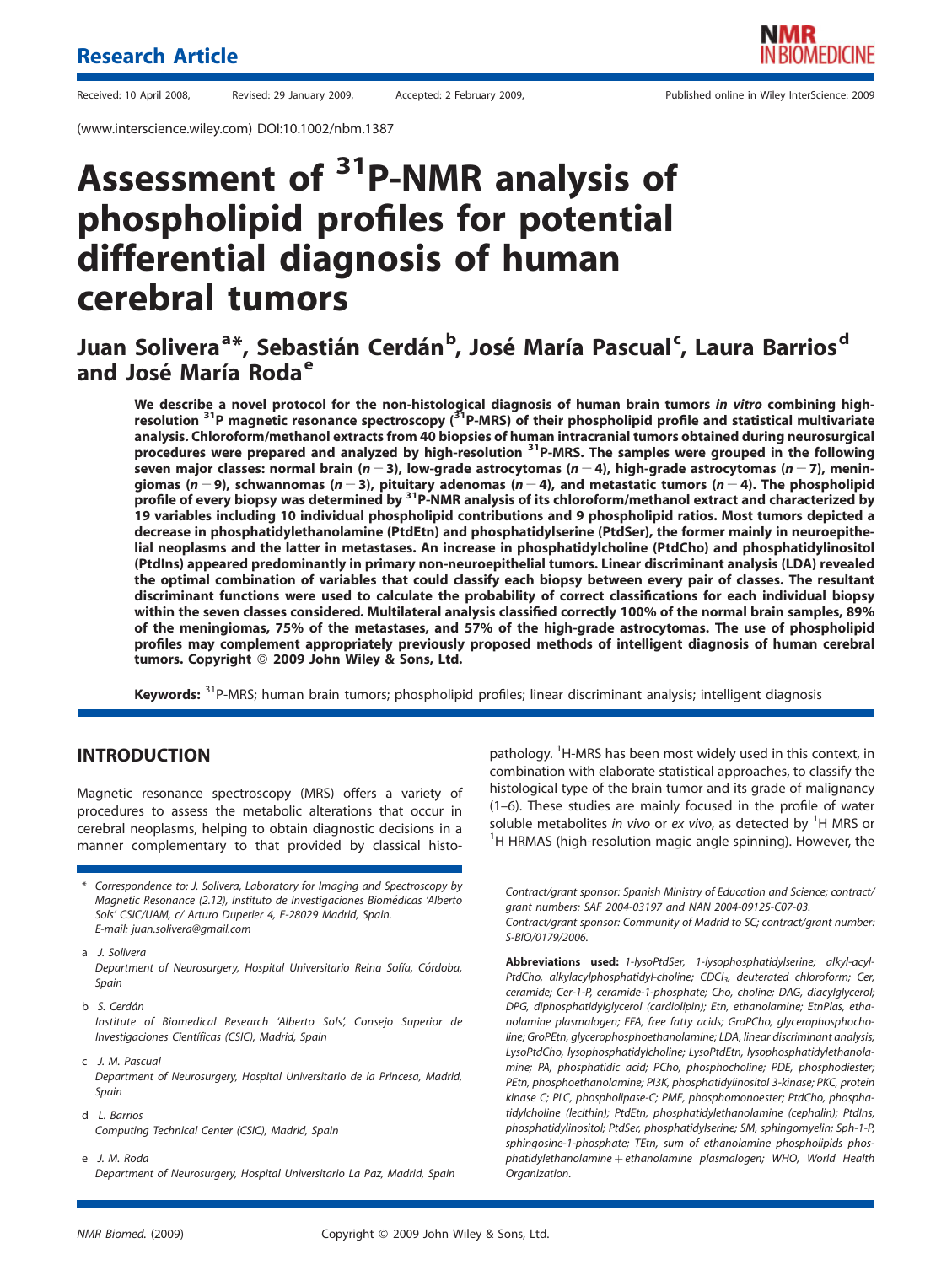alterations in phospholipid metabolism detected during neoplastic transformations may offer an additional source of information useful to improve the earlier methods and obtain a more precise diagnostic orientation (7,8). In the present study, we investigate the use of phospholipid profiles obtained from tumor biopsies as tools in the intelligent diagnosis of cerebral neoplasms.

It has been shown previously that the phospholipid composition of cell membranes is altered in human cerebral neoplasms, as investigated by in vivo and in vitro  $31P$  magnetic resonance spectroscopy  $(^{31}P\text{-MRS})$  (9). Two resonances of in vivo  $^{31}P\text{-MRS}$ , reveal the changes in phospholipid metabolism: the phosphomonoester (PME) and the phosphodiester (PDE) resonances (10). When aqueous extracts of a tissue are analyzed in vitro by high-resolution <sup>31</sup>P-MRS, the PME signal can be resolved in the phospholipid precursors, phosphocholine (PCho) and phosphoethanolamine (PEtn), whereas the PDE peak includes the degradation products glycerophosphocholine (GroPCho) and glycerophosphoethanolamine (GroPEtn) (11). The PME resonance has been found to be increased in tumors and proliferating tissues in general, a change mainly explained by an accumulation of PCho and PEtn. On these grounds, changes in PME have been suggested as indicators of tumor progression or response to therapy (7,12,13) and the ratios PCho/GroPCho and PEtn/PCho have been proposed as indicators of malignancy. These alterations may involve not only a stimulated phospholipid biosynthesis, but also an increased degradation of phosphatidylcholine (PtdCho) and phosphatidylethanolamine (PtdEtn) (7,14).

To our knowledge, few studies have investigated the phospholipid composition of brain tumors by means of *in vitro* <sup>31</sup>P-MRS of organic extracts from tissue biopsies (15–17). Unlike in vivo  $3^{1}$ P-MRS and in vitro  $3^{1}$ P-MRS of aqueous extracts, this method can detect and quantify individually the major membrane phospholipids. Previous <sup>31</sup>P-MRS studies on phospholipid profiles of human brain tumors in vivo or in vitro were predominantly descriptive, with limited diagnostic value for the assignment of histological tumor type or grade of malignancy. In this work, we report a pilot study on the use of linear discriminant analysis (LDA) to classify the phospholipid profiles of a healthy brain tissue and different human intracranial tumors, as obtained by *in vitro* high-resolution <sup>31</sup>P-MRS analysis of organic extracts of these tissues (5).

# EXPERIMENTAL

#### Human tumor biopsies

All procedures followed the bioethical guidelines of the Clinical Research Committees of the University Hospital 'La Paz' and fulfill the requirements of the responsible governmental agency. Thirty-seven biopsies of representative intracranial tumors were obtained during surgical procedures: high-grade astrocytomas (World Heath Organization (WHO) grades III–IV,  $n = 7$ ), low-grade astrocytomas (WHO grades I–II,  $n = 4$ ), oligodendrogliomas  $(n = 2)$ , ependymoma  $(n = 1)$ , central neurocytoma  $(n = 1)$ , choroid plexus papilloma ( $n = 1$ ), gliosarcoma ( $n = 1$ ), meningiomas ( $n = 9$ ), schwannomas ( $n = 3$ ), pituitary adenomas ( $n = 4$ ), and metastatic tumors ( $n = 4$ ). The solid part of the neoplasm was extracted from the brain without the use of bipolar coagulation and split into two nearly similar portions, one of them was used for  $31P-NMR$  spectroscopy and the other for pathological diagnosis following the WHO criteria (18). Necrotic, cystic, hemorrhagic, or previously coagulated areas of the lesion were avoided. The biopsy to be used in  $31P$  NMR spectroscopy was immediately frozen in liquid nitrogen and stored at  $-82^{\circ}$ C until the processing time (5). Additionally, three samples of the normal brain could be obtained during epilepsy surgery or lobectomy for the removal of malignant gliomas. In these cases, the tissue was removed far from the lesion to avoid contamination, and it was further processed in an identical manner to that described for the tumor samples.

#### Phospholipid extraction and preparation for high-resolution 31P-MRS analysis

The extraction of phospholipids from tumor biopsies was performed using the classical method described by Folch (19) with the modifications of Meneses (20) and Merchant (21). Each biopsy was carefully weighed, pulverized, and homogenized in a 10 weight–volume ratio (g/mL) of chloroform/methanol (2:1, v/v) in a solid  $CO<sub>2</sub>/methanol bath$  (-70 $^{\circ}$ C). Methanol was then added to the homogenate up to an additional 20% of the initial volume and centrifuged (15 min, 8500 rpm,  $4^{\circ}$ C). After centrifugation, the supernatant was poured into a decantation funnel and the 2:1 proportion of chloroform/methanol recovered through the addition of chloroform up to 40% of the initial homogenate volume. The extracts were washed with EDTA-K 0.2 M at pH 6.0 and left overnight at room temperature (20–25 $^{\circ}$ C). Typically, two liquid phases were observed in the funnel: an aqueous upper phase and a lower organic phase. The organic chloroform-rich layer was recovered in a polypropylene tube and evaporated in a stream of nitrogen gas.

Dried extracts were resuspended in 0.5 mL of a chloroform/ deuterated chloroform (1:1, v/v) solution and transferred into a 5 mm diameter magnetic resonance test tube. The extracts were then washed with 0.3 mL of a methanol/EDTA-Cs 0.2 M at pH 6.0 (2:1, v/v) solution. Two phases could be observed in the definitive sample: a small aqueous upper phase and a much larger organic lower phase which was used later for <sup>31</sup>P-MRS analysis. The final proportion in the ternary system chloroform/methanol/EDTA-Cs was 100/40/20 (22).

#### 31P-MRS

<sup>31</sup>P-NMR spectroscopy was performed at 11.7 Tesla, using a Bruker DRX 500 spectrometer (Bruker Biospin, Rheinstetten, Germany) operating at 202.4 MHz for <sup>31</sup>P. Before analysis, samples were allowed to warm up to room temperature. The organic phase in the MRS tubes was centered on the radiofrequency transmitter coil. The temperature of the probe was set at  $25^{\circ}$ C.  $CDCl<sub>3</sub>$  (99% D) was used to provide the lock signal and prevent drifting of the magnetic field during the acquisition. Acquisition parameters were: pulse width  $7 \mu s$  (60 $^{\circ}$  spin-flip angle), sweep width 10 kHz, 6 s total cycle time, free induction decays (FIDs) of 32 K acquired during 1 s and approximately 1300 scans. Gated proton broad-band decoupling, switched off during the relaxation delay, minimized the nuclear overhauser enhancement (NOE) effect (23). The resulting <sup>31</sup>P-MRS spectra were processed with the latest available version of Bruker 1D WIN-NMR software (v. 6.1). The processing parameters were: zero filling of 64 K,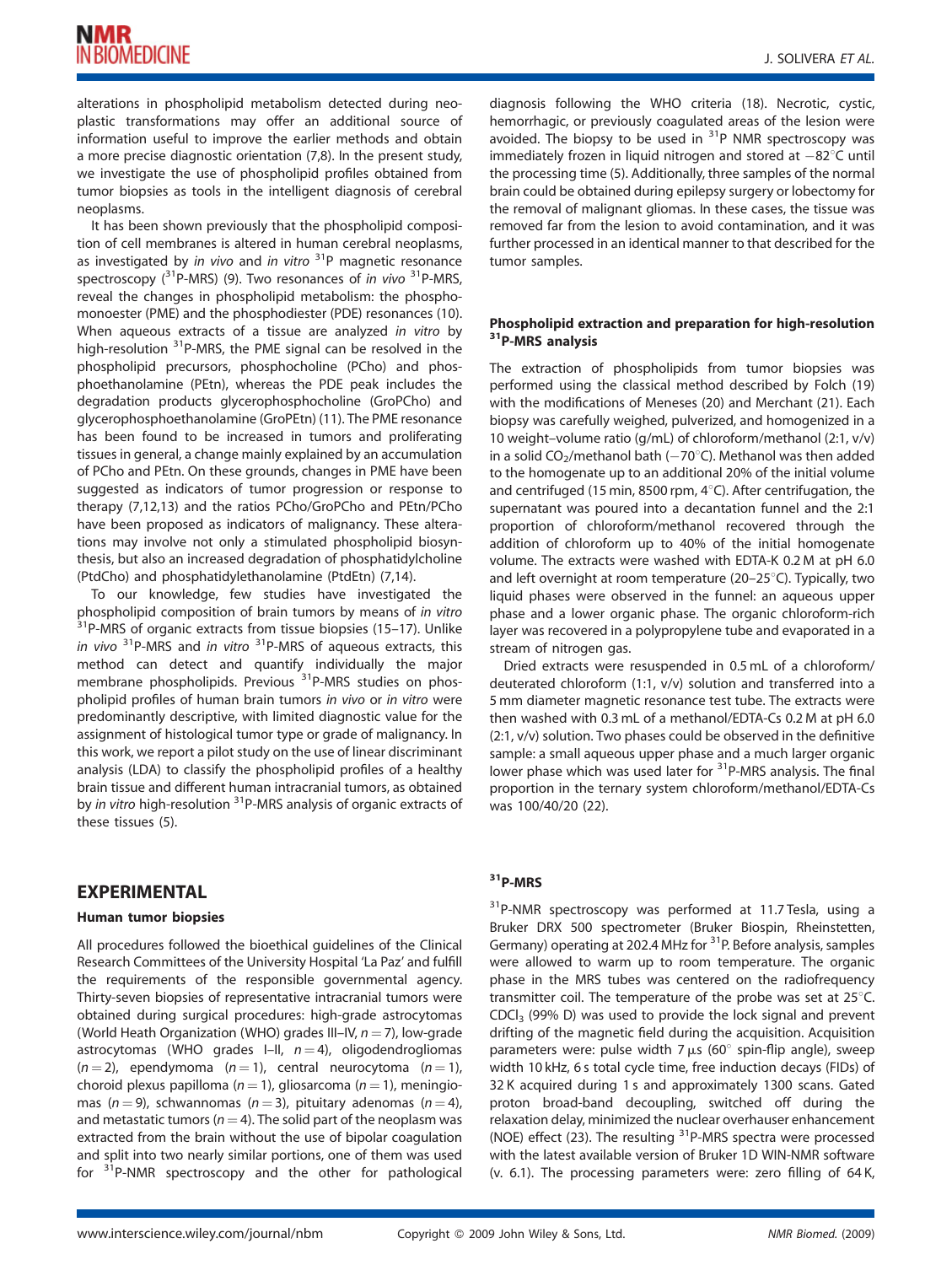Fourier transformation with line broadening of 0.5 Hz and automatic phase correction with minor manual adjustments. The PtdCho resonance, at  $-0.84$  ppm, was used as an internal reference. Integrals were then calculated by fitting Lorentzian curves to the corresponding peak. Values are finally reported in molar percentages (24), as obtained from these peak integrals:

$$
\%M(f) = \frac{I_f}{m_f \cdot \sum_{i=1}^n I_i} \tag{1}
$$

where %M( $f$ ) is the molar percentage of a given phospholipid  $f$ ,  $I_f$ represents the integral of phospholipid f peak,  $m_f$  the number of  $31P$  nuclei in the phospholipid (two in diphosphatidylglycerol 'cardiolipin' and one in the rest of the identified phospholipids), n the total number of phospholipid resonances included in the analysis, and  $\Sigma l_i$  is the added integrals of the considered phospholipid resonances 1 to n.

The assignment of resonances was performed with the aid of chemical shift values reported in the literature (16,17,20,22,25) and confirmed when necessary by the addition of authentic standards. Ten phospholipids were routinely detected: phosphatidic acid (PA), diphosphatidylglycerol (DPG), ethanolamine plasmalogen (EtnPlas), PtdEtn, phosphatidylserine (PtdSer), sphingomyelin (SM), lysophosphatidylcholine (LysoPtdCho), phosphatidylinositol (PtdIns), alkylacylphosphatidylcholine (Alkyl-acyl-PtdCho), and phosphatidylcholine (PtdCho). In addition, the following phospholipid ratios were investigated: PtdEtn/ PtdCho, TEtn/PtdCho (TEtn: sum of ethanolamine phospholipids PtdEtn + EtnPlas), PtdSer/PtdCho, PtdIns/PtdCho, PtdEtn/PtdSer, TEtn/PtdSer, PtdIns/PtdEtn, PtdIns/TEtn and PtdIns/PtdSer. Taken together, these variables reflect the main phospholipid metabolic pathways altered in neoplastic transformations (7,26).

#### Statistical analysis

Statistical analyses were performed with the SPSS (v 11.5, SPSS Inc., Chicago, IL, USA) and SAS (SAS Institute, Inc., Cary, NC) packages operating on a Windows XP platform. Only tumor classes with three or more samples were considered for statistical evaluation. A total of 34 samples were finally included in the analysis ( $n = 34$ ). First, a univariate statistical analysis was performed using the student's t test to systematically compare the differences in the phospholipid profile between all possible pairs of tumor classes and identify the variables that better explain the differences between every pair of classes in the discriminant analysis. Mann Whitney's U tests were also performed, yielding results very similar to those from Student's t test. The significance threshold was set at  $p < 0.05$ .

Second, a multivariate step-wise LDA was carried out to determine the best combination of phospholipids or phospholipid ratios that could optimally discriminate between every pair of tissue classes (27,28). For this purpose, only the most relevant variables after student's t tests were used: EtnPlas, PtdEtn, PtdSer, SM, PtdIns, PtdCho as well as their corresponding ratios. Overall, these variables showed a normal (Gaussian) behavior in the normality plots and tests (Kolmogorov–Smirnov and Shapiro Wilk). Homoscedasticity was also verified by using boxplots and Levene's test. As described previously in more detail (5), Fisher discriminant functions were calculated for all possible pairs of classes (bilateral classifications), and the probabilities inferred from these equations were later used to classify every sample amongst the seven possible classes (multilateral classification).

Briefly, for the classification of a biopsy between two different tumor classes, *i* and *j*, the Fisher functions  $f_i$  and  $f_i$  (eqns (2) and (3)) include the linear combination of phospholipid variables  $x_t$ that best discriminate between the pair of tissue classes compared (27).

$$
f_i = \sum_{t=1}^k a_{it} x_t + a_0 \tag{2}
$$

$$
f_j = \sum_{t=1}^k b_{jt} x_t + b_0 \tag{3}
$$

The classification functions contain independent terms  $a_0$  and  $b_0$  and each variable is multiplied by a coefficient  $a_{it}$  or  $b_{it}$ , representing its statistical weight. No more than two metabolites were used in each classification ( $0 < k \le 2$ ). The discriminant function  $F_{ii}$  summarizes this comparison, being calculated according to the following expressions:

$$
Z = \sum_{t=1}^{k} a_{it}x_t - \sum_{t=1}^{k} b_{jt}x_t
$$
 (4)

$$
C = a_0 - b_0 \tag{5}
$$

$$
F_i - F_j = Z + C \tag{6}
$$

When classifying an intracranial biopsy between the tumor classes *i* and *j*, a positive value of the Fisher function  $F_i - F_i$  assigns the sample to the tumor class i, and a negative value assigns it to class j. The probability that the investigated sample belongs to tumor classes *i* or *j* ( $p_i$  or  $p_j$ , respectively) is given by the expressions:  $p_i = 1/[1 + \exp(-F_{ij})]$  or  $p_j = 1 - p_i$ , respectively.

The correct classification percentages for every pair of classes were validated by using the leave-one-out method. Briefly, every sample from a certain pair of classes was left out at a time to build a discriminant function with the rest of the samples included in the pair. Every time, the excluded sample was classified by using the discriminant function calculated without it, and thus correct classification percentages could be ascertained for both classes (29).

Multilateral classifications were also investigated. For every biopsy, the probability of belonging to a particular class  $P_i$  $(i = 1-7)$  can be calculated as the product of the probabilities obtained from all bilateral comparisons where the considered class is involved  $(p_{im})$ :

$$
P_i = \prod_{m=1}^n p_{im}, \quad n = 7, \quad m = 1, 2, 3, \ldots, n, \quad m \neq i \tag{7}
$$

Every sample is then assigned to the most probable class, defined as the one with the highest probability value  $P_i$ . . This process makes it possible to calculate the percentage of correct classifications for each one of the seven tissue classes considered.

#### Materials

Phospholipid standards of the highest available quality were acquired from Sigma (St. Louis, MO, USA). Deuterated solvents (99.9% <sup>2</sup>H) were obtained from Apollo Scientific (Bradbury, Stockport, UK). The rest of the reagents were obtained from MERCK (Darmstad, Germany).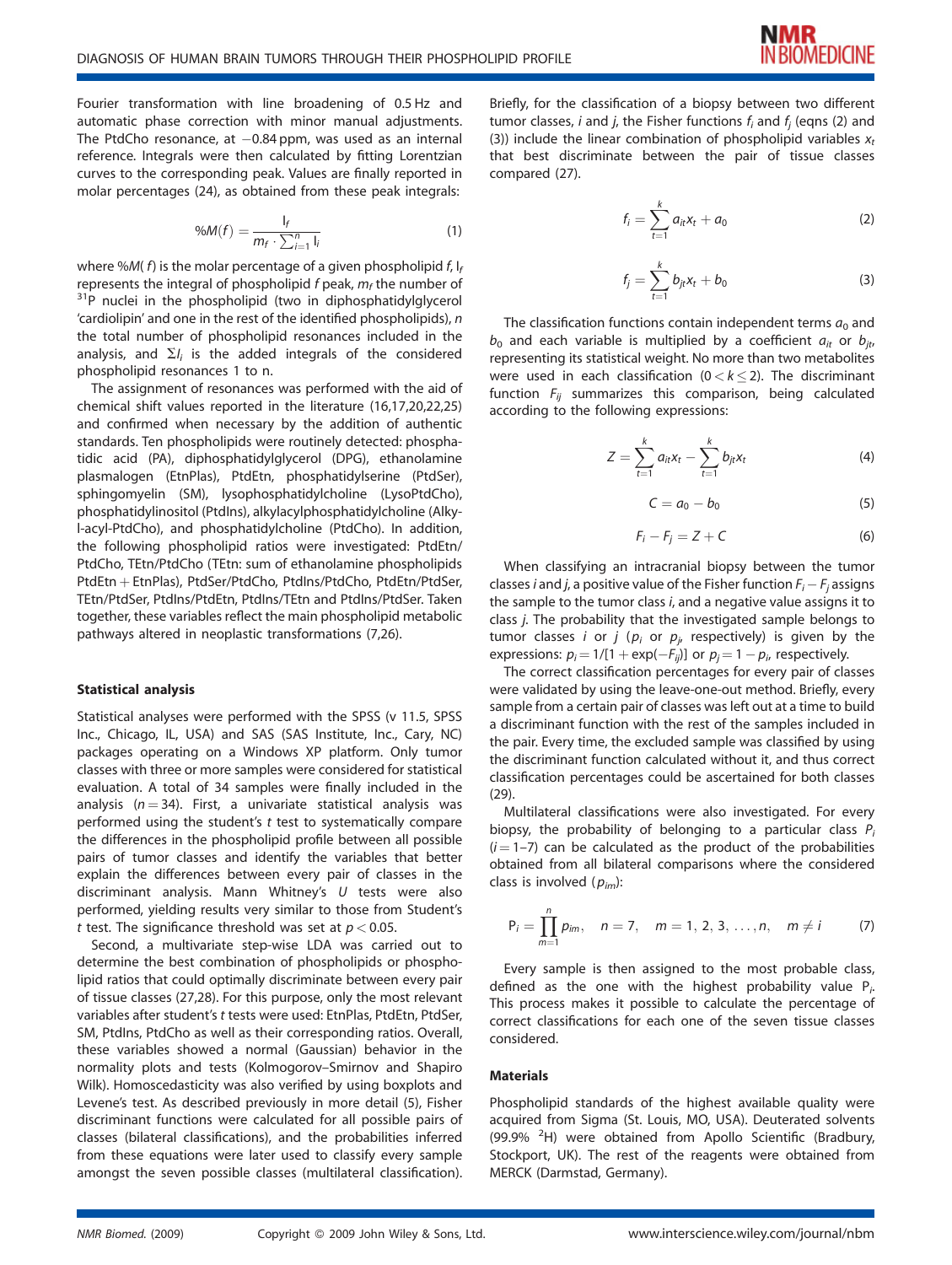# RESULTS

#### Phospholipid profiles from normal brain and brain tumors as detected by high-resolution <sup>31</sup>P-MRS

Figure 1 shows representative high-resolution <sup>31</sup>P-MRS spectra of phospholipid extracts from normal brain and also from the different brain tumors. Each resonance originates from the headgroup of a determined phospholipid, as indicated in the

# **Normal Brain**

figure legend. Small deviations in the chemical shift of the individual phospholipids were observed within the different samples, derived from subtle changes in storage conditions, metal content, or the final chloroform/methanol proportion. In this respect, the most stable phospholipids were Alkyl-Acyl-PtdCho and PtdIns, whereas the ones more prone to variation and thus more sensitive to experimental conditions were the neutral zwitterions EtnPlas and PtdEtn. It should be



Figure 1. Representative <sup>31</sup>P-MRS spectra (202.4 MHz, 22°C) of chloroform/methanol phospholipid extracts from normal brain and the six tumor classes with three or more elements. Visual inspection reveals appreciable differences between the phospholipid profiles of normal brain and tumors, and also between the distinct tumor classes. PA: phosphatidic acid, 0.278  $\pm$  0.037 ppm ( $m \pm 2$  SD); DPG: diphosphatidylglycerol (cardiolipin), 0.172  $\pm$  0.029 ppm; EtnPlas: ethanolamine plasmalogen, 0.111 ± 0.059 ppm; PtdEtn: phosphatidylethanolamine (cephalin), 0.069 ± 0.058 ppm; PtdSer: phosphatidylserine,  $-0.058 \pm 0.029$  ppm; SM: sphingomyelin,  $-0.087 \pm 0.035$  ppm; LysoPtdCho: lysophosphatidylcholine,  $-0.288 \pm 0.043$  ppm; x: unidentified phospholipid,  $-0.353 \pm 0.035$  ppm; PtdIns: phosphatidylinositol,  $-0.362 \pm 0.018$  ppm; Alkyl-acyl-PtdCho: alkylacylphosphatidylcholine (choline plasmalogen),  $-0.777 \pm 0.002$  ppm; PtdCho: phosphatidylcholine (lecithin),  $-0.840$  ppm (reference).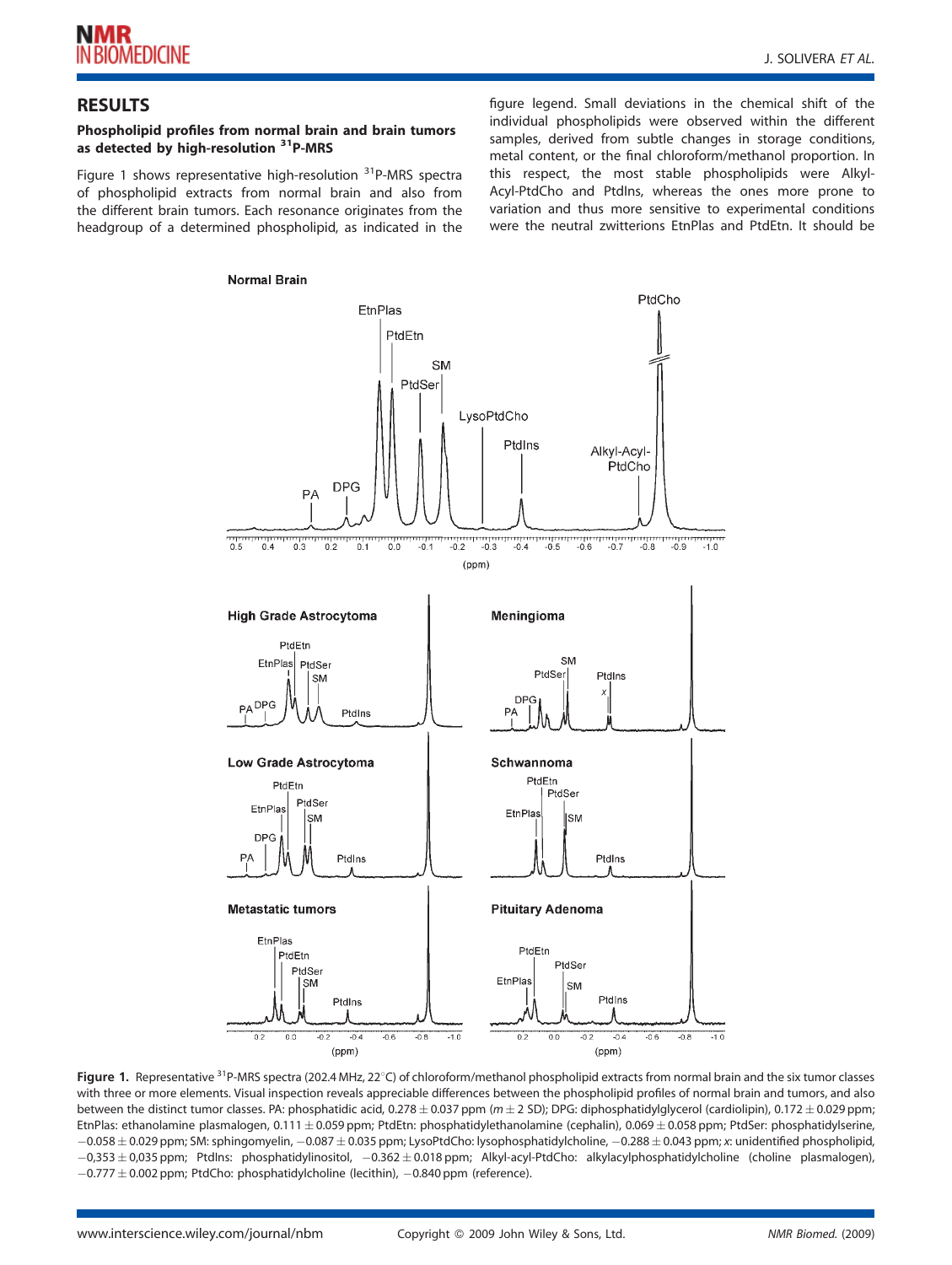mentioned here that difficulties in the deconvolution of PtdSer and SM in some spectra of schwannomas may yield partially contaminated PtdSer variables in these tumors. In some spectra, some phospholipid resonances (EtnPlas, PtdEtn, and PtdSer) appeared to include two peaks, one forming a small shoulder on the other. Probably, the natural phospholipid resonance may include contributions from mixtures of different phospholipid entities, all of them having the same head group but different side chains, thus causing small shifts in the observed resonance. The possibility of a different phospholipid contributing to the superimposed resonances cannot be, however, excluded. In all these cases, we deconvoluted the resonances into two lorentzians and assigned to the indicated phospholipid the most abundant one, avoiding the contaminant.

PtdCho was the dominant phospholipid in all the cases, with important contributions from PtdEtn, PtdSer, EtnPlas, and SM. However, the phospholipid pattern, as reflected in the relative contributions of the different phospholipids to the total phospholipid content, is clearly different in the various tissues investigated, indicating a considerable potential for differential diagnosis.

#### Differences in phospholipid profiles as shown by univariate statistical analysis

Table 1 summarizes the descriptive statistics of the observed phospholipids and phospholipid ratios for each tumor class and normal brain. PtdCho accounted for up to 40% of the lipids detected by <sup>31</sup>P-MRS. The lyso-form of PtdCho constituted at most 2% of the phospholipid profile, confirming an adequate extraction technique with minimal phospholipid hydrolysis. No other lyso-forms were detected. There was a prevalence of EtnPlas over PtdEtn, ethanolamine phospholipids representing almost 30% of the gross phospholipid content in all the cases.

Table 2 details the statistically significant differences in phospholipid molar percentages and ratios that were found in the univariate analysis. Briefly, normal brain extracts had a significantly higher molar percentage of PtdEtn and a higher PtdEtn/PtdCho ratio than neuroepithelial (high-grade astrocytomas) and non-neuroepithelial tumors (meningiomas and schwannomas). High-grade astrocytomas showed decreased values of PtdEtn and PtdSer than the normal brain. Low-grade astrocytomas had a phospholipid profile similar to that for the normal brain, with the important exception of a lower PtdEtn and a slightly higher PtdCho content. Non-neuroepithelial tumors showed a trend toward elevated PtdIns and PtdCho as compared to normal tissue extracts. Meningiomas had almost double the proportion of Alkyl-acyl-PtdCho and increased PtdIns contribution compared to normal brain. Pituitary adenomas had the highest molar percentage of PtdIns and PtdCho in all the tumor classes, except gliosarcoma. Pituitary adenomas also harbored the lowest PtdSer and SM. Schwannomas displayed an increased molar percentage of PtdCho and PtdSer as compared to normal brain or metastatic lesions, respectively. Metastatic tumors were characterized by significantly lower values of PtdSer than the normal brain, low-grade astrocytomas and schwannomas. Metastases also showed a higher DPG content than low-grade astrocytomas and meningiomas. The PtdCho content of these lesions was increased as compared to the healthy tissue. Breast cancer metastasis had an EtnPlas/PtdEtn ratio lower than 1, showing a decrease in EtnPlas

instead of PtdEtn in contrast to other metastases. Neuroepithelial tumor classes with less than three elements generally presented a reduction of PtdEtn, especially in malignant ependymoma, with a prevailing plasmalogen form and increased EtnPlas/PtdEtn ratio. Choroid plexus papilloma did not follow the same trend, with an EtnPlas/PtdEtn ratio similar to healthy tissue, although being the tumor with the highest content of choline plasmalogen (5.9%).

#### Classification of biopsies using phospholipid profiles and step-wise linear discriminant analysis

#### Bilateral classifications

Fisher functions calculated for every pair of classes are listed in Table 3. Because of the reduced sample size, no more than two variables were used in each function. Note that variables which classified better the normal brain from non-metastatic tumors are PtdEtn and those ratios include PtdEtn in the numerator. As it was found by univariate analysis, a higher content of PtdIns was helpful to classify non-neuroepithelial tumors and a low PtdSer content favored the decision for metastatic tumors. Ethanolamine phospholipids and PtdSer appear to be important for the differentiation between low- and high-grade astrocytomas.

Table 4 presents the percentage of successful classifications for every pair of tumor classes, as calculated from the Fisher functions described above (cf Table 3). Almost half of the classifications performed showed an accuracy of 100%. The classes with better classification scores were: normal brain, meningiomas, high-grade astrocytomas, and metastatic tumors, with 71–100% of correct assignments. Low-grade astrocytomas and schwannomas provided the less favorable results.

#### Multilateral classification

Table 5 contains the results of multilateral classification. In this analysis, each sample was classified into one of the seven possible classes in the dataset. First, the molar percentages of each phospholipid determined by  $3^{3}$ P-NMR were substituted in the appropriate Fisher functions (Table 3), yielding for each one of the biopsies the probability of belonging to each one of the two classes compared. The probability that a given biopsy belongs to each one of the seven considered classes could be then calculated as the product of the probabilities obtained in all bilateral comparisons involving the investigated class. The most probable class was the one with the highest probability value. Using this approach, it was possible to classify correctly up to 68% of the biopsy extracts between the seven tissue classes considered. The specificity was higher than the sensitivity in all the classes, which means that the probability of assigning a phospholipidic extract to an incorrect class was much smaller than the probability of assigning it to the correct class. When considering the percentages of sensitivity and specificity, normal brain samples could be perfectly differentiated from all other tumor classes; meningiomas, metastases, and high-grade astrocytomas also gave good classification results, in a decreasing order (Table 5). Eleven of the samples were misclassified, as listed in the last column of Table 5. If the samples were assigned at random, the expected sensitivity for each class would be 14.3%. Our approach provides a significant improvement over this value.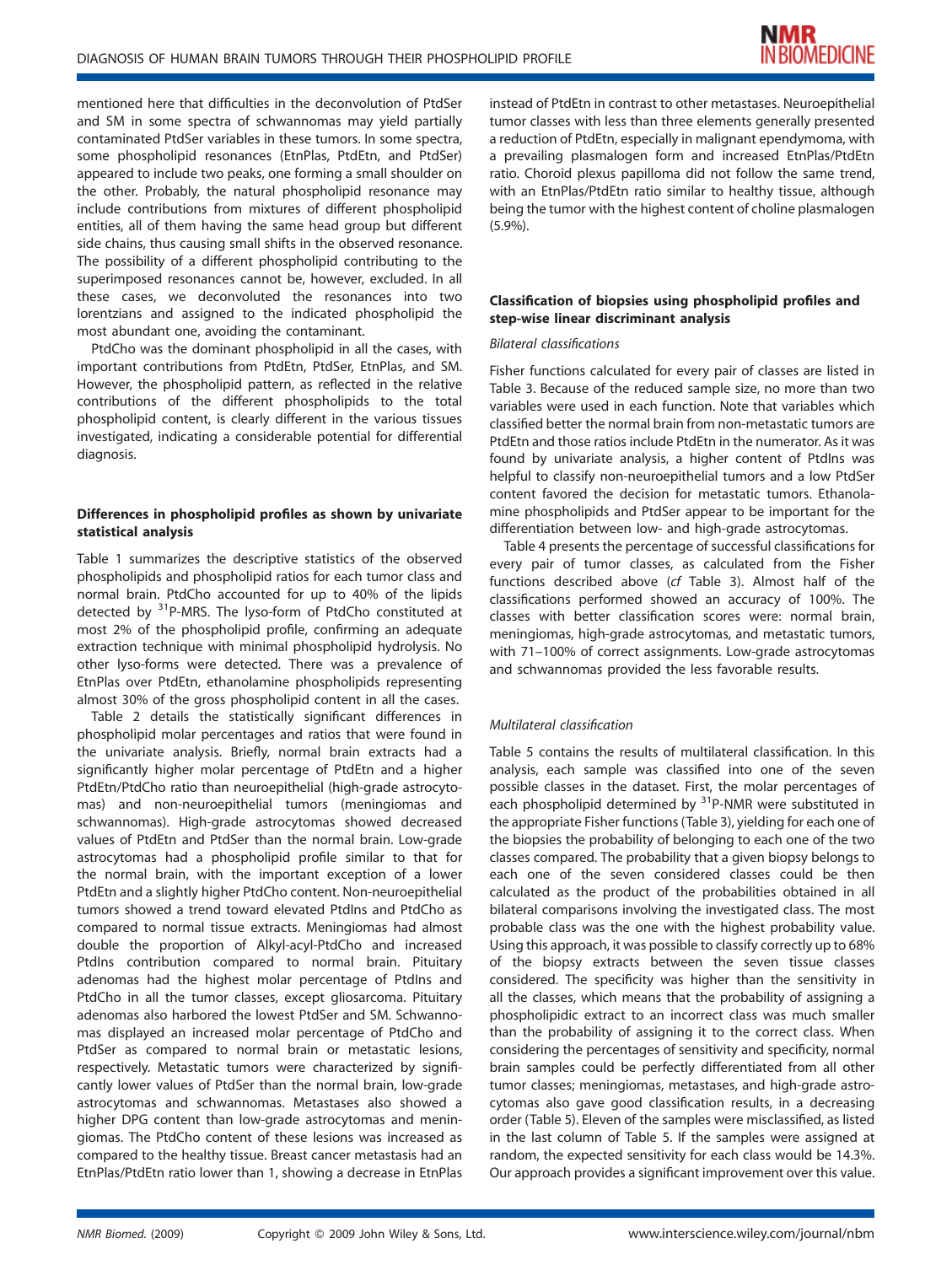| NMR                   |  |
|-----------------------|--|
| <b>IN BIOMEDICINE</b> |  |

| Histological Class                                                                 | c              | Æ              | <b>DPG</b>              | EtnPlas         | $\subset$<br>PtdEti | PtdSer                                                                                                                                                                                                                                                                                                        | SM                                                                                                                                                                                                                                                                                                              | PtdCho<br>Lyso                                | Ptdlns                                                                                                                                                                                                                                                                                                                      | Alkyl-Acyl<br>PtdCho     | PtdCho                      | PtdCho<br>PtdEtn/                                                             | TEtn/<br>PtdCho                                                                                                                                                                                                                                                                                               | PtdSer/<br>PtdCho                                                                                                                                                                                                                                                                                             | PtdCho<br>Ptdlns/                                                                                                                                                                                                                                                                                             | PtdEtn/<br>PtdSer                                                                                                                                                                                                                                                                                                           | PtdSer<br>TEtn/                                                                                        | Ptdlns/<br>PtdEtn                                                                                                                                                                                                                                                                                             |                                                                                                                                                                                                                                                                                                               |
|------------------------------------------------------------------------------------|----------------|----------------|-------------------------|-----------------|---------------------|---------------------------------------------------------------------------------------------------------------------------------------------------------------------------------------------------------------------------------------------------------------------------------------------------------------|-----------------------------------------------------------------------------------------------------------------------------------------------------------------------------------------------------------------------------------------------------------------------------------------------------------------|-----------------------------------------------|-----------------------------------------------------------------------------------------------------------------------------------------------------------------------------------------------------------------------------------------------------------------------------------------------------------------------------|--------------------------|-----------------------------|-------------------------------------------------------------------------------|---------------------------------------------------------------------------------------------------------------------------------------------------------------------------------------------------------------------------------------------------------------------------------------------------------------|---------------------------------------------------------------------------------------------------------------------------------------------------------------------------------------------------------------------------------------------------------------------------------------------------------------|---------------------------------------------------------------------------------------------------------------------------------------------------------------------------------------------------------------------------------------------------------------------------------------------------------------|-----------------------------------------------------------------------------------------------------------------------------------------------------------------------------------------------------------------------------------------------------------------------------------------------------------------------------|--------------------------------------------------------------------------------------------------------|---------------------------------------------------------------------------------------------------------------------------------------------------------------------------------------------------------------------------------------------------------------------------------------------------------------|---------------------------------------------------------------------------------------------------------------------------------------------------------------------------------------------------------------------------------------------------------------------------------------------------------------|
| Normal brain                                                                       | $\sim$         | 0.9            | 66                      | 19.9            | 16.6                | $13.6$<br>(0.7)                                                                                                                                                                                                                                                                                               | $7.2$<br>(1.2)                                                                                                                                                                                                                                                                                                  | 6.1                                           | $3.0$<br>(0.1)                                                                                                                                                                                                                                                                                                              | $\frac{0.7}{0.2}$        | 35.1<br>(0.8)               | $0.47$<br>$(0.02)^b$                                                          | $1.04$<br>(0.08)                                                                                                                                                                                                                                                                                              | $0.39$<br>$(0.01)$                                                                                                                                                                                                                                                                                            | $0.08$<br>$(0.01)$                                                                                                                                                                                                                                                                                            | $1.23$<br>(0.04)                                                                                                                                                                                                                                                                                                            | 2.72<br>(0.28)                                                                                         | $\frac{0.18}{0.01}$                                                                                                                                                                                                                                                                                           | $0.08$<br>$(0.00)$                                                                                                                                                                                                                                                                                            |
| Neuroepithelial tumors                                                             |                | $(0.4)^{a}$    | (0.3)                   | (2.4)           | (0.8)               |                                                                                                                                                                                                                                                                                                               |                                                                                                                                                                                                                                                                                                                 |                                               |                                                                                                                                                                                                                                                                                                                             |                          |                             |                                                                               |                                                                                                                                                                                                                                                                                                               |                                                                                                                                                                                                                                                                                                               |                                                                                                                                                                                                                                                                                                               |                                                                                                                                                                                                                                                                                                                             |                                                                                                        |                                                                                                                                                                                                                                                                                                               |                                                                                                                                                                                                                                                                                                               |
| High-grade astrocytomas                                                            | $\overline{ }$ | 0.4            | $\overline{0}$          | 17.5            | 10.5                |                                                                                                                                                                                                                                                                                                               |                                                                                                                                                                                                                                                                                                                 |                                               |                                                                                                                                                                                                                                                                                                                             |                          |                             |                                                                               |                                                                                                                                                                                                                                                                                                               |                                                                                                                                                                                                                                                                                                               |                                                                                                                                                                                                                                                                                                               |                                                                                                                                                                                                                                                                                                                             |                                                                                                        |                                                                                                                                                                                                                                                                                                               |                                                                                                                                                                                                                                                                                                               |
|                                                                                    |                | (0.2)          | (0.2)                   | (1.9)           | (1.3)               |                                                                                                                                                                                                                                                                                                               |                                                                                                                                                                                                                                                                                                                 | $-0.8$<br>$-0.8$<br>$-0.4$                    |                                                                                                                                                                                                                                                                                                                             |                          | $41.3$<br>(2.5)             | $0.26$<br>$(0.04)$                                                            |                                                                                                                                                                                                                                                                                                               |                                                                                                                                                                                                                                                                                                               |                                                                                                                                                                                                                                                                                                               |                                                                                                                                                                                                                                                                                                                             |                                                                                                        |                                                                                                                                                                                                                                                                                                               |                                                                                                                                                                                                                                                                                                               |
| Low-grade astrocytomas <sup>c</sup>                                                | 4              | 0.8            | 0.8                     | 20.6            | 111                 |                                                                                                                                                                                                                                                                                                               |                                                                                                                                                                                                                                                                                                                 |                                               |                                                                                                                                                                                                                                                                                                                             |                          |                             |                                                                               |                                                                                                                                                                                                                                                                                                               |                                                                                                                                                                                                                                                                                                               |                                                                                                                                                                                                                                                                                                               |                                                                                                                                                                                                                                                                                                                             |                                                                                                        |                                                                                                                                                                                                                                                                                                               |                                                                                                                                                                                                                                                                                                               |
|                                                                                    |                |                | (0.1)                   | (1.6)           | (3.0)               |                                                                                                                                                                                                                                                                                                               |                                                                                                                                                                                                                                                                                                                 |                                               |                                                                                                                                                                                                                                                                                                                             |                          | 38.2<br>(2.4)<br>35.0       |                                                                               |                                                                                                                                                                                                                                                                                                               |                                                                                                                                                                                                                                                                                                               |                                                                                                                                                                                                                                                                                                               |                                                                                                                                                                                                                                                                                                                             |                                                                                                        |                                                                                                                                                                                                                                                                                                               |                                                                                                                                                                                                                                                                                                               |
| Oligodendrogliomas                                                                 | $\sim$         | (0.1)<br>0.6   | (0.2)<br>$\ddot{\circ}$ | 20.9<br>(4.6)   | 11.3<br>(0.7)       | $\begin{array}{c} 10.1 \\ 10.3 \\ 12.1 \\ 14.2 \\ 13.9 \\ 12.7 \\ 12.7 \\ 12.7 \\ \hline \end{array}$                                                                                                                                                                                                         | $\begin{array}{l} 2.5 \\ 0.7 \\ 0.8 \\ 0.01 \\ 0.01 \\ 0.01 \\ 0.01 \\ 0.01 \\ 0.01 \\ 0.01 \\ 0.01 \\ 0.01 \\ 0.01 \\ 0.01 \\ 0.01 \\ 0.01 \\ 0.01 \\ 0.01 \\ 0.01 \\ 0.01 \\ 0.01 \\ 0.01 \\ 0.01 \\ 0.01 \\ 0.01 \\ 0.01 \\ 0.01 \\ 0.01 \\ 0.01 \\ 0.01 \\ 0.01 \\ 0.01 \\ 0.01 \\ 0.01 \\ 0.01 \\ 0.01 \\$ | $\overline{0}$                                | 2 4 5 4 5 9 7 4 7<br>2 4 7 8 4 5 9 7 7 7                                                                                                                                                                                                                                                                                    | $23.5 + 6.5 + 6.5 = 5.5$ |                             | $\begin{array}{c} 0.28 \\ 0.07) \\ 0.32 \\ 0.00 \\ 0.22 \end{array}$          | $\begin{array}{c} 0.70 \\ 0.03 \\ 0.03 \\ 0.05 \\ 0.05 \\ 0.01 \\ 0.03 \\ 0.03 \\ 0.05 \\ 0.03 \\ 0.07 \\ 0.07 \\ 0.03 \\ 0.07 \\ 0.07 \\ 0.07 \\ 0.03 \\ 0.07 \\ 0.03 \\ 0.07 \\ 0.07 \\ 0.07 \\ 0.07 \\ 0.07 \\ 0.07 \\ 0.07 \\ 0.07 \\ 0.07 \\ 0.07 \\ 0.07 \\ 0.07 \\ 0.07 \\ 0.07 \\ 0.07 \\ 0.07 \\ 0.$ | $\begin{array}{l} 0.26 \\ 0.05 \\ 0.38 \\ 0.07 \\ 0.00 \\ 0.00 \\ 0.00 \\ 0.00 \\ 0.00 \\ 0.01 \\ 0.02 \\ 0.01 \\ 0.02 \\ 0.02 \\ 0.03 \\ 0.02 \\ 0.03 \\ 0.03 \\ 0.03 \\ 0.03 \\ 0.03 \\ 0.03 \\ 0.03 \\ 0.03 \\ 0.03 \\ 0.03 \\ 0.03 \\ 0.03 \\ 0.03 \\ 0.03 \\ 0.03 \\ 0.03 \\ 0.03 \\ 0.03 \\ 0.03 \\ 0.$ | $\begin{array}{c} 0.09 \\ 0.01 \\ 0.01 \\ 0.05 \\ 0.05 \\ 0.05 \\ 0.05 \\ 0.01 \\ 0.01 \\ 0.01 \\ 0.01 \\ 0.01 \\ 0.01 \\ 0.01 \\ 0.01 \\ 0.01 \\ 0.01 \\ 0.01 \\ 0.01 \\ 0.01 \\ 0.01 \\ 0.01 \\ 0.01 \\ 0.01 \\ 0.01 \\ 0.01 \\ 0.01 \\ 0.01 \\ 0.01 \\ 0.01 \\ 0.01 \\ 0.01 \\ 0.01 \\ 0.01 \\ 0.01 \\ 0.$ | $\begin{array}{c} 1.20 \\[-4pt] 0.23) \\[-4pt] 0.37 \\[-4pt] 0.63 \\[-4pt] 0.63 \\[-4pt] 0.63 \\[-4pt] 0.63 \\[-4pt] 0.63 \\[-4pt] 0.63 \\[-4pt] 1.35 \\[-4pt] 0.63 \\[-4pt] 0.63 \\[-4pt] 0.63 \\[-4pt] 0.63 \\[-4pt] 0.63 \\[-4pt] 0.63 \\[-4pt] 0.63 \\[-4pt] 0.63 \\[-4pt] 0.63 \\[-4pt] 0.63 \\[-4pt] 0.63 \\[-4pt] 0$ |                                                                                                        | $\begin{array}{c} 0.40 \\ 0.08 \\ 0.08 \\ 0.68 \\ 0.67 \\ 0.69 \\ 0.47 \\ 0.69 \\ 0.60 \\ 0.60 \\ 0.60 \\ 0.60 \\ 0.73 \\ 7 \end{array}$                                                                                                                                                                      |                                                                                                                                                                                                                                                                                                               |
| Ependymoma                                                                         |                |                | 0.8                     | 21.4            | 8.0                 |                                                                                                                                                                                                                                                                                                               |                                                                                                                                                                                                                                                                                                                 |                                               |                                                                                                                                                                                                                                                                                                                             |                          | $(2.6)$<br>35.5<br>37.5     |                                                                               |                                                                                                                                                                                                                                                                                                               |                                                                                                                                                                                                                                                                                                               |                                                                                                                                                                                                                                                                                                               |                                                                                                                                                                                                                                                                                                                             |                                                                                                        |                                                                                                                                                                                                                                                                                                               | $\begin{array}{c} 14 \\ 0.03 \\ 0.05 \\ 0.05 \\ 0.05 \\ 0.05 \\ 0.05 \\ 0.05 \\ 0.05 \\ 0.05 \\ 0.05 \\ 0.05 \\ 0.05 \\ 0.05 \\ 0.05 \\ 0.05 \\ 0.05 \\ 0.05 \\ 0.05 \\ 0.05 \\ 0.05 \\ 0.05 \\ 0.05 \\ 0.05 \\ 0.05 \\ 0.05 \\ 0.05 \\ 0.05 \\ 0.05 \\ 0.05 \\ 0.05 \\ 0.05 \\ 0.05 \\ 0.05 \\ 0.05 \\ 0.05$ |
| Central neurocytoma                                                                |                | 0.7            | 3.0                     | 16.7            | 11.3                | 8.4                                                                                                                                                                                                                                                                                                           |                                                                                                                                                                                                                                                                                                                 | $3.4$<br>$1.2$                                |                                                                                                                                                                                                                                                                                                                             |                          |                             | 0.30                                                                          |                                                                                                                                                                                                                                                                                                               |                                                                                                                                                                                                                                                                                                               |                                                                                                                                                                                                                                                                                                               |                                                                                                                                                                                                                                                                                                                             |                                                                                                        |                                                                                                                                                                                                                                                                                                               |                                                                                                                                                                                                                                                                                                               |
| Choroid plexus papilloma                                                           |                |                | $\frac{3}{2}$           | 10.5            | 8.5                 | 10.5                                                                                                                                                                                                                                                                                                          |                                                                                                                                                                                                                                                                                                                 | 0.5                                           |                                                                                                                                                                                                                                                                                                                             | 5.9                      | 34.4                        | 0.25                                                                          | 0.55                                                                                                                                                                                                                                                                                                          | 0.31                                                                                                                                                                                                                                                                                                          | 0.15                                                                                                                                                                                                                                                                                                          | 0.81                                                                                                                                                                                                                                                                                                                        |                                                                                                        | 0.60                                                                                                                                                                                                                                                                                                          | 0.27                                                                                                                                                                                                                                                                                                          |
| Gliosarcoma                                                                        |                |                |                         | 17.6            | 7.7                 |                                                                                                                                                                                                                                                                                                               |                                                                                                                                                                                                                                                                                                                 |                                               |                                                                                                                                                                                                                                                                                                                             |                          | 47.8                        | 0.16                                                                          |                                                                                                                                                                                                                                                                                                               | 0.25                                                                                                                                                                                                                                                                                                          | 0.02                                                                                                                                                                                                                                                                                                          |                                                                                                                                                                                                                                                                                                                             |                                                                                                        | 0.13                                                                                                                                                                                                                                                                                                          | 0.04                                                                                                                                                                                                                                                                                                          |
| Subtotal                                                                           | $\overline{1}$ | 0.6            | $\overline{1}$ .0       | 18.4            | 10.4                |                                                                                                                                                                                                                                                                                                               |                                                                                                                                                                                                                                                                                                                 | $\frac{4}{1}$ , $\frac{8}{1}$ , $\frac{5}{1}$ |                                                                                                                                                                                                                                                                                                                             |                          | 39.2<br>(1.4)               |                                                                               | 0.53<br>0.75<br>0.05)                                                                                                                                                                                                                                                                                         |                                                                                                                                                                                                                                                                                                               | $0.11$<br>$(0.02)$                                                                                                                                                                                                                                                                                            | $0.63$<br>$1.00$<br>$0.12$                                                                                                                                                                                                                                                                                                  |                                                                                                        | $0.52$<br>$(0.16)$                                                                                                                                                                                                                                                                                            | $\frac{0.15}{0.02}$                                                                                                                                                                                                                                                                                           |
|                                                                                    |                | (0.1)          | (0.2)                   | $\overline{11}$ | (0.8)               | $\frac{12.2}{11.7}$                                                                                                                                                                                                                                                                                           |                                                                                                                                                                                                                                                                                                                 |                                               | $\frac{1}{4}$ . 5)                                                                                                                                                                                                                                                                                                          | $3.9$<br>$-9.4$          |                             | $0.27$<br>$(0.02)$                                                            |                                                                                                                                                                                                                                                                                                               | $\frac{0.31}{0.03}$                                                                                                                                                                                                                                                                                           |                                                                                                                                                                                                                                                                                                               |                                                                                                                                                                                                                                                                                                                             |                                                                                                        |                                                                                                                                                                                                                                                                                                               |                                                                                                                                                                                                                                                                                                               |
| Non-neuroepithelial tumors<br>Meningiomas                                          | Ō              | 0.6            | $\frac{8}{1}$           | 15.7            | 10.0                |                                                                                                                                                                                                                                                                                                               |                                                                                                                                                                                                                                                                                                                 |                                               |                                                                                                                                                                                                                                                                                                                             |                          |                             |                                                                               |                                                                                                                                                                                                                                                                                                               |                                                                                                                                                                                                                                                                                                               |                                                                                                                                                                                                                                                                                                               |                                                                                                                                                                                                                                                                                                                             |                                                                                                        |                                                                                                                                                                                                                                                                                                               |                                                                                                                                                                                                                                                                                                               |
|                                                                                    |                | (0.1)          | (0.1)                   | (2.0)           | (1.2)               | $\begin{array}{l} 12.5 \\ 12.7 \\ 12.7 \\ 12.7 \\ 12.7 \\ 12.7 \\ 12.7 \\ 12.7 \\ 12.7 \\ 12.7 \\ 12.7 \\ 12.7 \\ 12.7 \\ 12.7 \\ 12.7 \\ 12.7 \\ 12.7 \\ 12.7 \\ 12.7 \\ 12.7 \\ 12.7 \\ 12.7 \\ 12.7 \\ 12.7 \\ 12.7 \\ 12.7 \\ 12.7 \\ 12.7 \\ 12.7 \\ 12.7 \\ 12.7 \\ 12.7 \\ 12.7 \\ 12.7 \\ 12.7 \\ 12$ |                                                                                                                                                                                                                                                                                                                 |                                               | $\begin{array}{cccccc} 4 & 0 & 4 & 6 & 6 & 6 & 6 \\ 0 & 4 & 0 & 6 & 6 & 6 & 6 \\ 0 & 0 & 0 & 0 & 0 & 6 & 6 \\ 0 & 0 & 0 & 0 & 0 & 6 & 6 \\ 0 & 0 & 0 & 0 & 0 & 6 & 6 \\ 0 & 0 & 0 & 0 & 0 & 6 & 6 \\ 0 & 0 & 0 & 0 & 0 & 6 & 6 \\ 0 & 0 & 0 & 0 & 0 & 6 & 6 \\ 0 & 0 & 0 & 0 & 0 & 6 & 6 \\ 0 & 0 & 0 & 0 & 0 & 6 & 6 \\ 0$ |                          | $41.8$<br>$(1.8)$<br>$41.4$ | $\begin{array}{c} 0.25 \\ 0.03) \\ 0.18 \\ 0.06) \\ 0.31 \\ 0.06 \end{array}$ | 0.65<br>0.07)<br>0.09<br>0.67                                                                                                                                                                                                                                                                                 | $\begin{array}{l} 0.31 \\ 0.04) \\ 0.35 \\ 0.060 \\ 0.18 \\ 0.038 \\ 0.030 \\ 0.030 \\ \end{array}$                                                                                                                                                                                                           | $\begin{array}{l} 0.12 \\ 0.01) \\ 0.11 \\ 0.02 \\ 0.03 \\ 0.05 \\ 0.03 \\ 0.03 \\ 0.02 \\ 0.03 \\ 0.03 \\ 0.03 \\ 0.03 \\ 0.03 \\ 0.03 \\ 0.03 \\ 0.03 \\ 0.03 \\ 0.03 \\ 0.03 \\ 0.03 \\ 0.03 \\ 0.03 \\ 0.03 \\ 0.03 \\ 0.03 \\ 0.03 \\ 0.03 \\ 0.03 \\ 0.03 \\ 0.03 \\ 0.03 \\ 0.03 \\ 0.03 \\ 0.03 \\ 0$ | $\begin{array}{c} 0.88 \\ 0.14) \\ 0.58 \\ 0.625) \\ 0.031 \\ 0.53) \\ 0.11 \\ 0.20) \end{array}$                                                                                                                                                                                                                           | $\begin{array}{c} 2.30 \\ 0.31) \\ 0.92 \\ 0.37 \\ 0.428 \\ 0.74 \\ 0.74 \\ 0.34 \\ 0.034 \end{array}$ | $\begin{array}{l} 0.54 \\ 0.06 \\ 0.85 \\ 0.34 \\ 0.62 \\ 0.61 \\ 0.62 \\ 0.63 \\ 0.63 \\ 0.60 \\ 0.60 \\ 0.60 \\ 0.60 \\ 0.60 \\ 0.60 \\ 0.60 \\ 0.60 \\ 0.60 \\ 0.60 \\ 0.60 \\ 0.60 \\ 0.60 \\ 0.60 \\ 0.60 \\ 0.60 \\ 0.60 \\ 0.60 \\ 0.60 \\ 0.60 \\ 0.60 \\ 0.60 \\ 0.60 \\ 0.60 \\ 0.60 \\ 0.60 \\ 0.$ | $\begin{array}{l} 0.20 \\ 0.03) \\ 0.17 \\ 0.02) \\ 0.03) \\ 0.03) \\ 0.03) \\ 0.03) \\ 0.003) \\ 0.01 \\ 0.02) \\ 0.03) \\ 0.03) \\ 0.03) \\ 0.03) \\ 0.03) \\ 0.03) \\ 0.03) \\ 0.03) \\ 0.03) \\ 0.03) \\ 0.03) \\ 0.03) \\ 0.03) \\ 0.03) \\ 0.03) \\ 0.03) \\ 0.03) \\ 0.03) \\ 0.03) \\ 0.03$           |
| Schwannoma                                                                         | $\sim$         |                | 0.5                     | 18.6            | $\overline{z}$      |                                                                                                                                                                                                                                                                                                               |                                                                                                                                                                                                                                                                                                                 |                                               |                                                                                                                                                                                                                                                                                                                             |                          |                             |                                                                               |                                                                                                                                                                                                                                                                                                               |                                                                                                                                                                                                                                                                                                               |                                                                                                                                                                                                                                                                                                               |                                                                                                                                                                                                                                                                                                                             |                                                                                                        |                                                                                                                                                                                                                                                                                                               |                                                                                                                                                                                                                                                                                                               |
|                                                                                    |                |                | (0.4)                   | (1.9)           | (2.4)               |                                                                                                                                                                                                                                                                                                               |                                                                                                                                                                                                                                                                                                                 |                                               |                                                                                                                                                                                                                                                                                                                             |                          | $(1.6)$<br>44.5             |                                                                               |                                                                                                                                                                                                                                                                                                               |                                                                                                                                                                                                                                                                                                               |                                                                                                                                                                                                                                                                                                               |                                                                                                                                                                                                                                                                                                                             |                                                                                                        |                                                                                                                                                                                                                                                                                                               |                                                                                                                                                                                                                                                                                                               |
| Pituitary adenomas                                                                 | 4              | $\overline{0}$ | $\overline{C}$          | 15.6            | 13.4                |                                                                                                                                                                                                                                                                                                               |                                                                                                                                                                                                                                                                                                                 |                                               |                                                                                                                                                                                                                                                                                                                             |                          |                             |                                                                               |                                                                                                                                                                                                                                                                                                               |                                                                                                                                                                                                                                                                                                               |                                                                                                                                                                                                                                                                                                               |                                                                                                                                                                                                                                                                                                                             |                                                                                                        |                                                                                                                                                                                                                                                                                                               |                                                                                                                                                                                                                                                                                                               |
|                                                                                    |                | (0.3)          | (0.3)                   | (2.0)           | (2.5)               |                                                                                                                                                                                                                                                                                                               |                                                                                                                                                                                                                                                                                                                 |                                               |                                                                                                                                                                                                                                                                                                                             |                          | (3.1)                       |                                                                               |                                                                                                                                                                                                                                                                                                               |                                                                                                                                                                                                                                                                                                               |                                                                                                                                                                                                                                                                                                               |                                                                                                                                                                                                                                                                                                                             |                                                                                                        |                                                                                                                                                                                                                                                                                                               |                                                                                                                                                                                                                                                                                                               |
| Subtotal                                                                           | $\frac{6}{2}$  | 0.6            | 0.8                     | 16.2            | 10.3                |                                                                                                                                                                                                                                                                                                               |                                                                                                                                                                                                                                                                                                                 |                                               |                                                                                                                                                                                                                                                                                                                             |                          | $42.0$<br>(1.3)             | $0.25$<br>$(0.03)$                                                            | $(0.08)$<br>$0.65$<br>$(0.04)$                                                                                                                                                                                                                                                                                |                                                                                                                                                                                                                                                                                                               |                                                                                                                                                                                                                                                                                                               |                                                                                                                                                                                                                                                                                                                             |                                                                                                        |                                                                                                                                                                                                                                                                                                               |                                                                                                                                                                                                                                                                                                               |
|                                                                                    |                | (0.1)          | (0.1)                   | (1.3)           | (1.1)               |                                                                                                                                                                                                                                                                                                               |                                                                                                                                                                                                                                                                                                                 |                                               |                                                                                                                                                                                                                                                                                                                             |                          |                             |                                                                               |                                                                                                                                                                                                                                                                                                               |                                                                                                                                                                                                                                                                                                               |                                                                                                                                                                                                                                                                                                               |                                                                                                                                                                                                                                                                                                                             |                                                                                                        |                                                                                                                                                                                                                                                                                                               |                                                                                                                                                                                                                                                                                                               |
| Metastatic tumors                                                                  |                |                |                         |                 |                     |                                                                                                                                                                                                                                                                                                               |                                                                                                                                                                                                                                                                                                                 |                                               |                                                                                                                                                                                                                                                                                                                             |                          |                             |                                                                               |                                                                                                                                                                                                                                                                                                               |                                                                                                                                                                                                                                                                                                               |                                                                                                                                                                                                                                                                                                               |                                                                                                                                                                                                                                                                                                                             |                                                                                                        |                                                                                                                                                                                                                                                                                                               |                                                                                                                                                                                                                                                                                                               |
| <b>Breast</b>                                                                      | $\sim$         | 0.4            | $\overline{4}$          | 12.1            | 18.3                |                                                                                                                                                                                                                                                                                                               |                                                                                                                                                                                                                                                                                                                 | $\frac{15}{12}$ $\frac{12}{12}$               |                                                                                                                                                                                                                                                                                                                             |                          | 43.2                        | $0.43$<br>$0.05$<br>$0.20$                                                    | $0.75$<br>$0.24$<br>$0.59$<br>$0.87$                                                                                                                                                                                                                                                                          | $0.30$<br>$0.08$<br>$0.17$                                                                                                                                                                                                                                                                                    |                                                                                                                                                                                                                                                                                                               |                                                                                                                                                                                                                                                                                                                             | 3.78<br>0.20<br>3.46                                                                                   | $0.23$<br>$0.12$ )<br>$0.63$                                                                                                                                                                                                                                                                                  | $0.16$<br>$0.21$<br>$0.21$<br>$0.14$                                                                                                                                                                                                                                                                          |
|                                                                                    |                | (0.1)          | (0.2)                   | (5.9)           | (1.2)               |                                                                                                                                                                                                                                                                                                               |                                                                                                                                                                                                                                                                                                                 |                                               |                                                                                                                                                                                                                                                                                                                             |                          | (7.9)                       |                                                                               |                                                                                                                                                                                                                                                                                                               |                                                                                                                                                                                                                                                                                                               |                                                                                                                                                                                                                                                                                                               |                                                                                                                                                                                                                                                                                                                             |                                                                                                        |                                                                                                                                                                                                                                                                                                               |                                                                                                                                                                                                                                                                                                               |
| Lung                                                                               |                | 0.5            | 2.2                     | 17.6            | 8.8                 |                                                                                                                                                                                                                                                                                                               |                                                                                                                                                                                                                                                                                                                 |                                               |                                                                                                                                                                                                                                                                                                                             |                          | 44,7                        |                                                                               |                                                                                                                                                                                                                                                                                                               |                                                                                                                                                                                                                                                                                                               |                                                                                                                                                                                                                                                                                                               |                                                                                                                                                                                                                                                                                                                             |                                                                                                        |                                                                                                                                                                                                                                                                                                               |                                                                                                                                                                                                                                                                                                               |
| Melanoma                                                                           | $\overline{ }$ |                |                         | 24.8            | 9.0                 | $\frac{5}{8}$ $\frac{7}{1}$ $\frac{7}{1}$ $\frac{8}{8}$ $\frac{8}{8}$                                                                                                                                                                                                                                         |                                                                                                                                                                                                                                                                                                                 | $\mathbf{I}$                                  |                                                                                                                                                                                                                                                                                                                             |                          |                             | 0.23                                                                          |                                                                                                                                                                                                                                                                                                               | 0.21                                                                                                                                                                                                                                                                                                          |                                                                                                                                                                                                                                                                                                               |                                                                                                                                                                                                                                                                                                                             | 4.20                                                                                                   | 0.53                                                                                                                                                                                                                                                                                                          |                                                                                                                                                                                                                                                                                                               |
| Subtotal                                                                           | 4              | (0.1)<br>0.4   | (0.3)<br>$\frac{6}{1}$  | 16.7<br>(3.9)   | 13.6<br>(2.8)       | (0.7)                                                                                                                                                                                                                                                                                                         | $8.7$<br>$0.9$ $0.9$<br>$0.9$<br>$0.9$<br>$0.9$<br>$0.9$                                                                                                                                                                                                                                                        | $\frac{1}{10}$                                | 4 G ri a a G<br>4 G ri a a G C                                                                                                                                                                                                                                                                                              | 0.7799907                | 39.0<br>42.5<br>(3.5)       | $0.32$<br>$(0.07)$                                                            | $0.74$<br>$(0.11)$                                                                                                                                                                                                                                                                                            | $0.20$<br>$(0.03)$                                                                                                                                                                                                                                                                                            | $\begin{array}{c} 0.09 \\ 0.04) \\ 0.12 \\ 0.17 \\ 0.02) \end{array}$                                                                                                                                                                                                                                         | 2.38<br>(0.64)<br>1.12<br>1.76<br>1.76<br>1.0.44)                                                                                                                                                                                                                                                                           | $3.81$<br>$(0.17)$                                                                                     | (0.11)                                                                                                                                                                                                                                                                                                        | (0.17)                                                                                                                                                                                                                                                                                                        |
| Total                                                                              | $\overline{a}$ | 0.6            | $\overline{1}$ .0       | 17.5            | $\overline{11}$     | $\frac{11.4}{0.6}$                                                                                                                                                                                                                                                                                            | (0.6)                                                                                                                                                                                                                                                                                                           | $1.5$<br>(0.3)                                | $4.7$<br>(0.4)                                                                                                                                                                                                                                                                                                              | $1.6$<br>$(0.2)$         | 40.4<br>4.04                | $0.28$<br>$(0.02)$                                                            | $0.73$<br>$(0.03)$                                                                                                                                                                                                                                                                                            | $0.29$<br>$(0.02)$                                                                                                                                                                                                                                                                                            | $0.12$<br>$(0.01)$                                                                                                                                                                                                                                                                                            | $\frac{1.13}{0.11}$                                                                                                                                                                                                                                                                                                         | $2.81$<br>(0.18)                                                                                       | $0.52$<br>$(0.08)$                                                                                                                                                                                                                                                                                            | (0.01)                                                                                                                                                                                                                                                                                                        |
|                                                                                    |                | (0.1)          | (0.1)                   | (0.8)           | (0.7)               |                                                                                                                                                                                                                                                                                                               |                                                                                                                                                                                                                                                                                                                 |                                               |                                                                                                                                                                                                                                                                                                                             |                          |                             |                                                                               |                                                                                                                                                                                                                                                                                                               |                                                                                                                                                                                                                                                                                                               |                                                                                                                                                                                                                                                                                                               |                                                                                                                                                                                                                                                                                                                             |                                                                                                        |                                                                                                                                                                                                                                                                                                               |                                                                                                                                                                                                                                                                                                               |
| <sup>a</sup> Values are expressed in molar percentages,                            |                |                |                         | as mean         |                     |                                                                                                                                                                                                                                                                                                               |                                                                                                                                                                                                                                                                                                                 |                                               |                                                                                                                                                                                                                                                                                                                             |                          |                             |                                                                               |                                                                                                                                                                                                                                                                                                               |                                                                                                                                                                                                                                                                                                               |                                                                                                                                                                                                                                                                                                               |                                                                                                                                                                                                                                                                                                                             |                                                                                                        |                                                                                                                                                                                                                                                                                                               |                                                                                                                                                                                                                                                                                                               |
| Platios are expressed as mean (standard error).<br>(standard error) of n biopsies. |                |                |                         |                 |                     |                                                                                                                                                                                                                                                                                                               |                                                                                                                                                                                                                                                                                                                 |                                               |                                                                                                                                                                                                                                                                                                                             |                          |                             |                                                                               |                                                                                                                                                                                                                                                                                                               |                                                                                                                                                                                                                                                                                                               |                                                                                                                                                                                                                                                                                                               |                                                                                                                                                                                                                                                                                                                             |                                                                                                        |                                                                                                                                                                                                                                                                                                               |                                                                                                                                                                                                                                                                                                               |
| 'Phospholipid only identified in one biopsy.                                       |                |                |                         |                 |                     |                                                                                                                                                                                                                                                                                                               |                                                                                                                                                                                                                                                                                                                 |                                               |                                                                                                                                                                                                                                                                                                                             |                          |                             |                                                                               |                                                                                                                                                                                                                                                                                                               |                                                                                                                                                                                                                                                                                                               |                                                                                                                                                                                                                                                                                                               |                                                                                                                                                                                                                                                                                                                             |                                                                                                        |                                                                                                                                                                                                                                                                                                               |                                                                                                                                                                                                                                                                                                               |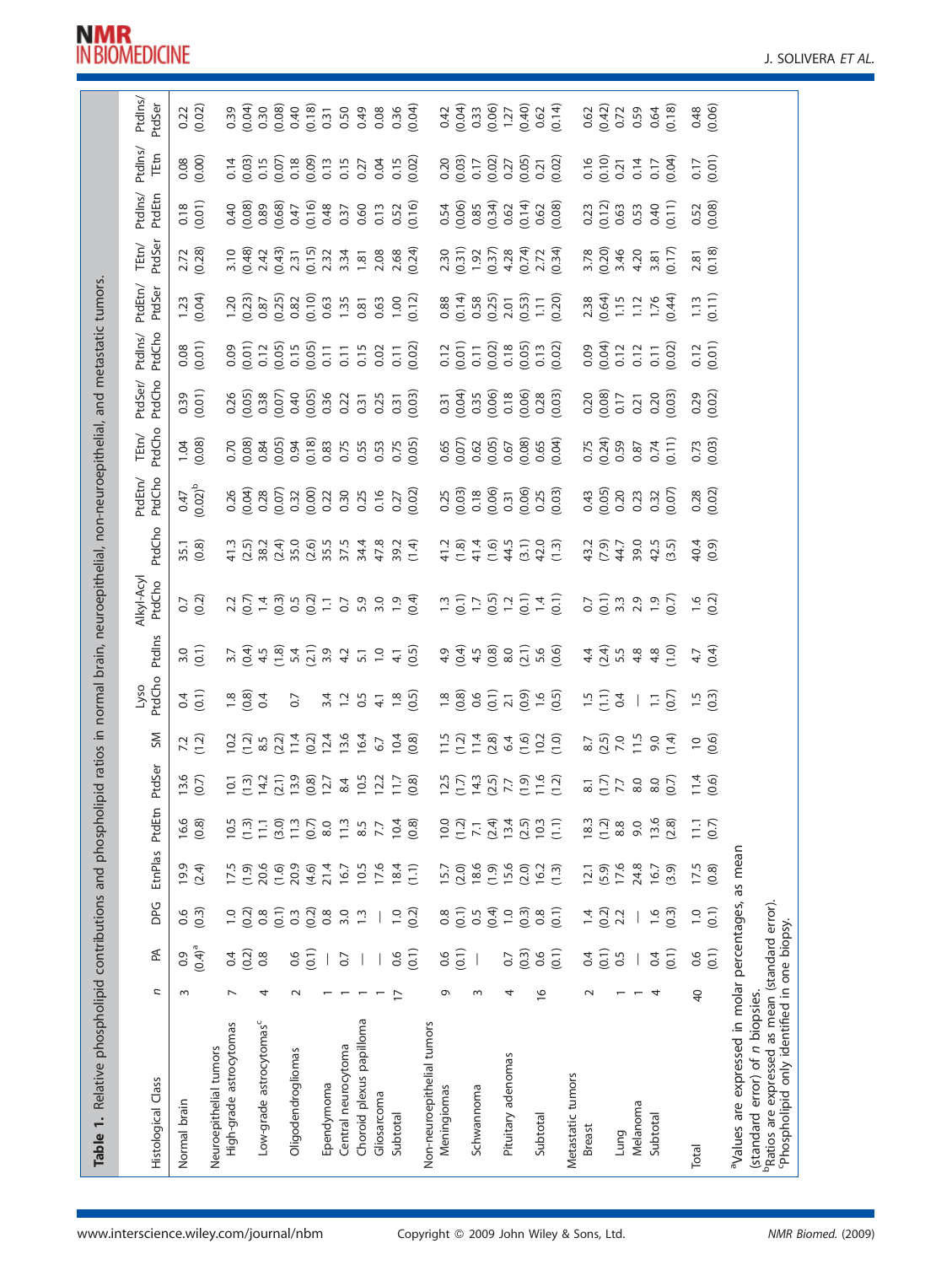| Table 2. Comparisons of relative phospholipid content between pairs of tissue classes. <sup>4</sup>                                                                                                                                                                                                                                                                                                                                                                                                                                                                                                                                      |                                                                                  |                                                        |                                                                                   |                                     |                           |                    |                                                   |                               |                                        |                               |                              |                    |                                 |         |
|------------------------------------------------------------------------------------------------------------------------------------------------------------------------------------------------------------------------------------------------------------------------------------------------------------------------------------------------------------------------------------------------------------------------------------------------------------------------------------------------------------------------------------------------------------------------------------------------------------------------------------------|----------------------------------------------------------------------------------|--------------------------------------------------------|-----------------------------------------------------------------------------------|-------------------------------------|---------------------------|--------------------|---------------------------------------------------|-------------------------------|----------------------------------------|-------------------------------|------------------------------|--------------------|---------------------------------|---------|
|                                                                                                                                                                                                                                                                                                                                                                                                                                                                                                                                                                                                                                          | Normal brain                                                                     |                                                        | astrocytomas                                                                      | High grade                          | astrocytomas<br>Low grade |                    | Meningiomas                                       |                               | Schwannomas                            |                               | Pituitary adenomas           |                    | Metastases                      |         |
| Normal brain $(n=3)$                                                                                                                                                                                                                                                                                                                                                                                                                                                                                                                                                                                                                     |                                                                                  |                                                        | PtdSer/PtdCho (0.034)<br>PtdEtn/PtdCho (0.006)<br>TEtn/PtdCho<br>PtdEtn<br>PtdSer | $(0.017)^b$<br>$(0.047)$<br>(0.041) |                           |                    | PtdEtn/PtdCho<br><b>TEtn/PtdCho</b><br>PtdEtn     | (0.011)<br>(0.012)<br>(0.002) | PtdEtn/PtdCho<br>TEtn/PtdCho<br>PtdEtn | (0.011)<br>(0.011)<br>(0.021) | PtdSer/PtdCho<br>TEtn/PtdCho | (0.023)<br>(0.027) | PtdSer/PtdCho (0.004)<br>PtdSer | (0.003) |
| astrocytomas $(n = 7)$<br>High grade                                                                                                                                                                                                                                                                                                                                                                                                                                                                                                                                                                                                     | PtdIns/PtdSer (0.025)                                                            |                                                        |                                                                                   |                                     |                           |                    |                                                   |                               |                                        |                               |                              |                    |                                 |         |
| astrocytomas $(n=4)$<br>Low grade                                                                                                                                                                                                                                                                                                                                                                                                                                                                                                                                                                                                        |                                                                                  |                                                        |                                                                                   |                                     |                           |                    |                                                   |                               | TEtn/PtdCho                            | (0.037)                       |                              |                    | PtdSer                          | (0.028) |
| Meningiomas $(n=9)$                                                                                                                                                                                                                                                                                                                                                                                                                                                                                                                                                                                                                      | PtdIns/PtdEtn<br>PtdIns/PtdSer<br>PtdIns/TEtn<br>Alkyl-Acyl-<br>PtdCho<br>PtdIns | ( < 0.001)<br>(0.025)<br>(0.016)<br>(0.047)<br>(0.022) |                                                                                   |                                     |                           |                    |                                                   |                               |                                        |                               | SM                           | (0.031)            |                                 |         |
| Schwannomas $(n=3)$                                                                                                                                                                                                                                                                                                                                                                                                                                                                                                                                                                                                                      | PtdCho                                                                           | (0.026)                                                |                                                                                   |                                     |                           |                    |                                                   |                               |                                        |                               |                              |                    | PtdSer                          | (0.038) |
| adenomas $(n = 4)$<br>Pituitary                                                                                                                                                                                                                                                                                                                                                                                                                                                                                                                                                                                                          | PtdIns/TEtn                                                                      | (0.031)                                                | Ptdlns/TEtn<br><b>Ptdlns</b>                                                      | (0.025)<br>(0.036)                  |                           |                    | <b>TEtn/PtdSer</b>                                | (0.012)                       |                                        |                               |                              |                    |                                 |         |
| Metastases $(n = 4)$                                                                                                                                                                                                                                                                                                                                                                                                                                                                                                                                                                                                                     | TEtn/PtdSer                                                                      | (0.018)                                                |                                                                                   |                                     | TEtn/PtdSer<br>Deg        | (0.045)<br>(0.025) | PtdEtn/PtdSer<br><b>TEtn/PtdSer</b><br><b>DPG</b> | (0.010)<br>(0.031)<br>(0.012) | TEtn/PtdSer                            | (0.004)                       |                              |                    |                                 |         |
| <sup>a</sup> Comparisons are performed for the same phospholipid between two tissue classes. Only statistically significant results are shown. Significance p-values are indicated in parentheses<br>to the right of each phospholipid, as calculated using the Student t-test. The statistically significant variables shown in each cell have a higher value for the class in the corresponding<br>row and a lower value for the class in the corresponding column. For example, normal brain shows higher PtdSer content and higher PtdSer/PtdCho when compared to metastatic<br>tumors.<br><sup>b</sup> Variable ( <i>p</i> -value). |                                                                                  |                                                        |                                                                                   |                                     |                           |                    |                                                   |                               |                                        |                               |                              |                    |                                 |         |
|                                                                                                                                                                                                                                                                                                                                                                                                                                                                                                                                                                                                                                          |                                                                                  |                                                        |                                                                                   |                                     |                           |                    |                                                   |                               |                                        |                               |                              |                    |                                 |         |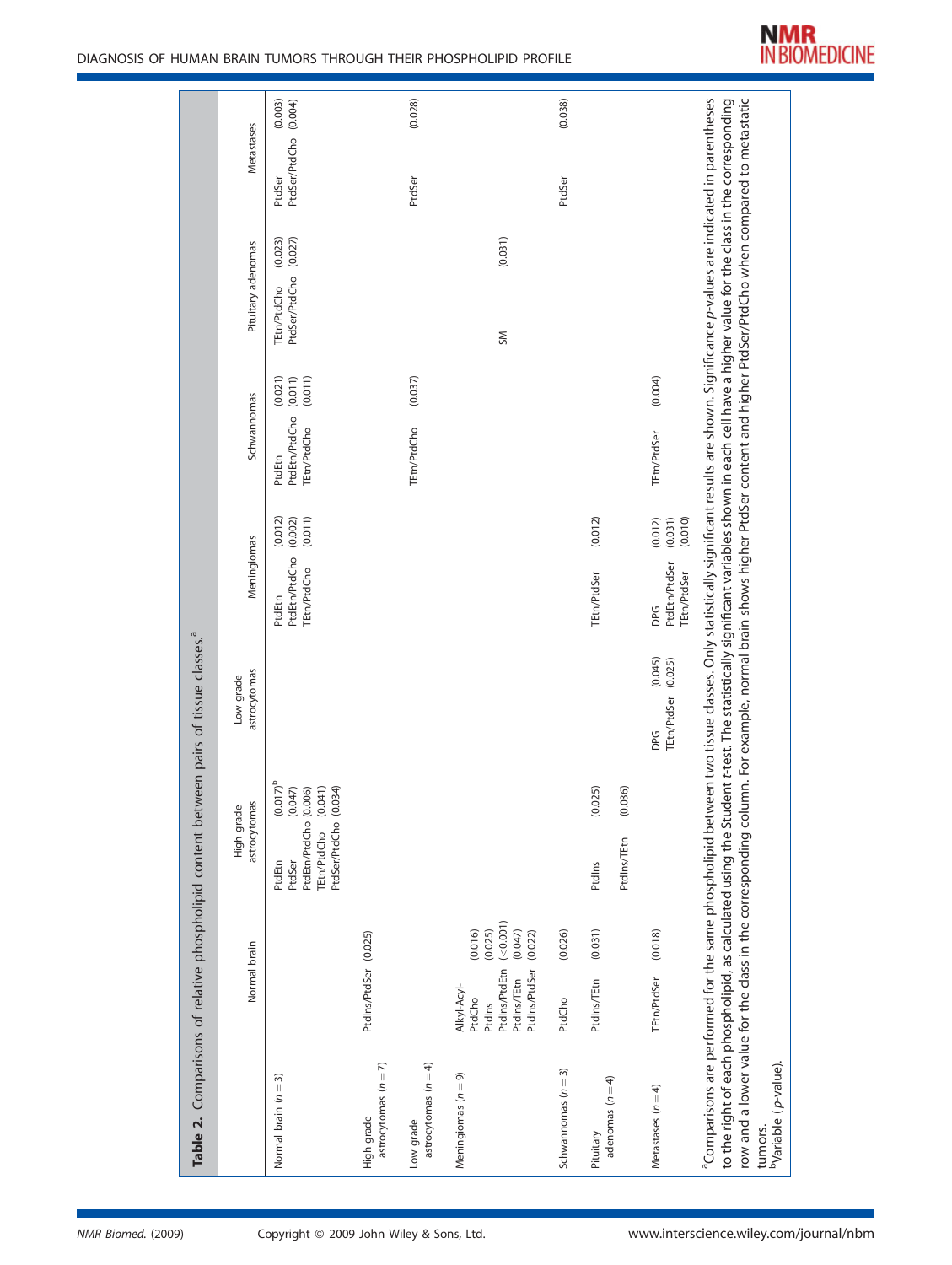**Table 3.** Fisher discriminant functions  $(F_{ij} = F_i - F_j)$  obtained for the binary classification of biopsy extracts between tissue classes with more than three elements.<sup>a</sup>

 $F_1 - F_2 = 29.952$  PtdEtn/PtdCho – 11.811<sup>b</sup>  $F_1 - F_3 = 0.250$  PtdEtn  $- 3.743$  $F_1 - F_4 = 33.529$  PtdEtn/PtdCho - 13.165  $F_1 - F_5 = 46.335$  PtdEtn/PtdCho - 15.035  $F_1 - F_6 = 16.222$  TEtn/PtdCho - 14.144  $F_1 - F_7 = 3.241$  PtdSer - 35.172  $F_2 - F_3 = -0.663$  PtdSer  $- 1.320$  TEtn/PtdSer  $+ 12.251$  $F_2 - F_4 = -0.885$  PtdIns  $+ 3.587$  $F_2 - F_5 = -2.598$  PtdIns/PtdEtn  $- 0.151$  PtdSer  $+ 4.321$  $F_2 - F_6 = -4.065$  PtdIns/PtdSer + 3.941  $F_2 - F_7 = -5.287$  PtdIns/PtdSer + 3.282  $F_3 - F_4 = 7.137$  TEtn/PtdCho – 8.744 PtdIns/PtdSer – 2.956  $F_3 - F_5 = 22.004$  TEtn/PtdCho - 15.792  $F_3 - F = -2.957$  PtdIns/PtdSer + 2.331  $F_3 - F_7 = -3.183$  TEtn/PtdSer + 9.908  $F_4 - F_5 = -3.382$  PtdIns/PtdEtn + 3.449  $F_4 - F_6 = -4.663$  PtdIns/PtdSer  $+ 4.759$  $F_4 - F_7 = -2.350$  TEtn/PtdSer + 7.984  $F_5 - F_6 = -1.594$  TEtn/PtdSer + 4.658  $F_5 - F_7 = -7.975$  TEtn/PtdSer + 22.557  $F_6 - F_7 = 10.528$  PtdIns/TEtn - 2.304

<sup>a</sup>Fisher discriminant functions for the binary comparison of classes *i* and *j* are expressed in the notation  $F_i - F_i$  ( $F_{ii}$ ). Subscripts *i* and *j* indicate the two tissue classes compared: class 1, normal brain; class 2, high grade astrocytomas; class 3, low grade astrocytomas; class 4, meningiomas; class 5, schwannomas; class 6, pituitary adenomas; class 7, metastatic tumors.<br><sup>b</sup>A positive sign of a variable in a certain function  $F_i - F_j$  ( $F_{ij}$ ) indicates that the value of this variable is directly proportional to the probability of the sample belonging to class i, and inversely proportional to the probability of the sample of belonging to class *j*. E.g. in  $F_1 - F_3$  ( $F_{13}$ ), the higher the PtdEtn the more probable the sample is classified as normal brain.

# **DISCUSSION**

#### Assessment of phospholipid profiles of brain tumors by MRS methods

Alterations in the phospholipid content have been reported to occur in many tumors, yet the identification of the specific relationships between changes in the phospholipid profile and the particular tumor type remains elusive (7). <sup>1</sup>H and <sup>31</sup>P-MRS provide novel diagnostic tools to comprehensively investigate the biochemical alterations that occur in intracranial tumors, particularly those involving phospholipid metabolism. However, progress in the characterization of phospholipid profiles of the different neoplasms has been limited by the insufficient sensitivity and resolution of *in vivo* clinical  ${}^{1}H$  or  ${}^{31}P$ -MRS. Limited in vivo resolution of the phospholipid profiles stems from the fact that most phospholipids are incorporated in cell membranes, and their resonances become broadened or even undetectable in vivo in these circumstances. Direct observation of the phospholipid profile by MRS requires the extraction of the tissue with organic solvents, such as chloroform/methanol. Phospholipid analysis by <sup>31</sup>P-MRS has remained limited, however, because of the lack of a reliable method to assess and compare quantitatively the different spectra. Simple visual assessment provides no reliable information, essentially precluding the quantitative discrimination of the pattern of phospholipid resonances that characterize a specific tumor. This may be significantly improved through the use of multivariate analysis procedures, a statistical approach that allows the unambiguous characterization of the profile defining a specific tumor type or grade. Linear discriminant analysis has been used previously for the discrimination of <sup>1</sup>H-MRS spectra of brain tumor extracts, with satisfactory scores, close to 100% in some favorable cases (3–5). The main objective of this pilot study was to investigate the diagnostic possibilities offered by discriminant multivariate methods when applied to the analysis of phospholipid profiles of intracranial tumors as derived from the  $31P$ -MRS analysis of chloroform/methanol extracts.

Table 4. Scores obtained in the classifications between all possible combinations between two tissue classes using the Fisher functions listed in Table  $3.^{a}$ 

|                         | Normal<br>brain<br>(%) | High grade<br>astrocytomas<br>(%) | Low grade<br>astrocytomas<br>(%) | Meningiomas<br>(%) | Schwannomas<br>(%) | Pituitary<br>adenomas<br>(%) | Metastatic<br>tumors<br>(% ) |
|-------------------------|------------------------|-----------------------------------|----------------------------------|--------------------|--------------------|------------------------------|------------------------------|
| Normal brain            |                        | 100                               | 100                              | 100                | 100                | 100                          | 100                          |
| High grade astrocytomas | 86                     |                                   | 71                               | 71                 | 86                 | 100                          | 100                          |
| Low grade astrocytomas  | 75                     | 75                                |                                  | 50                 | 100                | 100                          | 75                           |
| Meningiomas             | 89                     | 78                                | 78                               |                    | 100                | 100                          | 78                           |
| Schwannomas             | 100                    | 67                                | 67                               | 0                  |                    | 100                          | 100                          |
| Pituitary adenomas      | 75                     | 75                                | 75                               | 75                 | 75                 |                              | 75                           |
| Metastatic tumors       | 100                    | 50                                | 100                              | 100                | 100                | 75                           |                              |

<sup>a</sup>Only tissue classes containing more than three elements are considered. The score represents the percentage of correct classifications in which the algorithm and histological diagnosis agreed. Table should be read following the rows. Every row lists the percentage of the results obtained in the bilateral classifications (leave-one-out cross-validation method, see text for details) of the phospholipid profiles indicated in the left column with those of each one of the other six tissue classes. E.g., when classifying normal brain (class 1) and high grade astrocytoma (class 2) extracts by using the Fisher function  $F_{12}$  listed in Table 3, a 100% of correct assignments were obtained in normal brain extracts, and 86% in high grade astrocytoma extracts.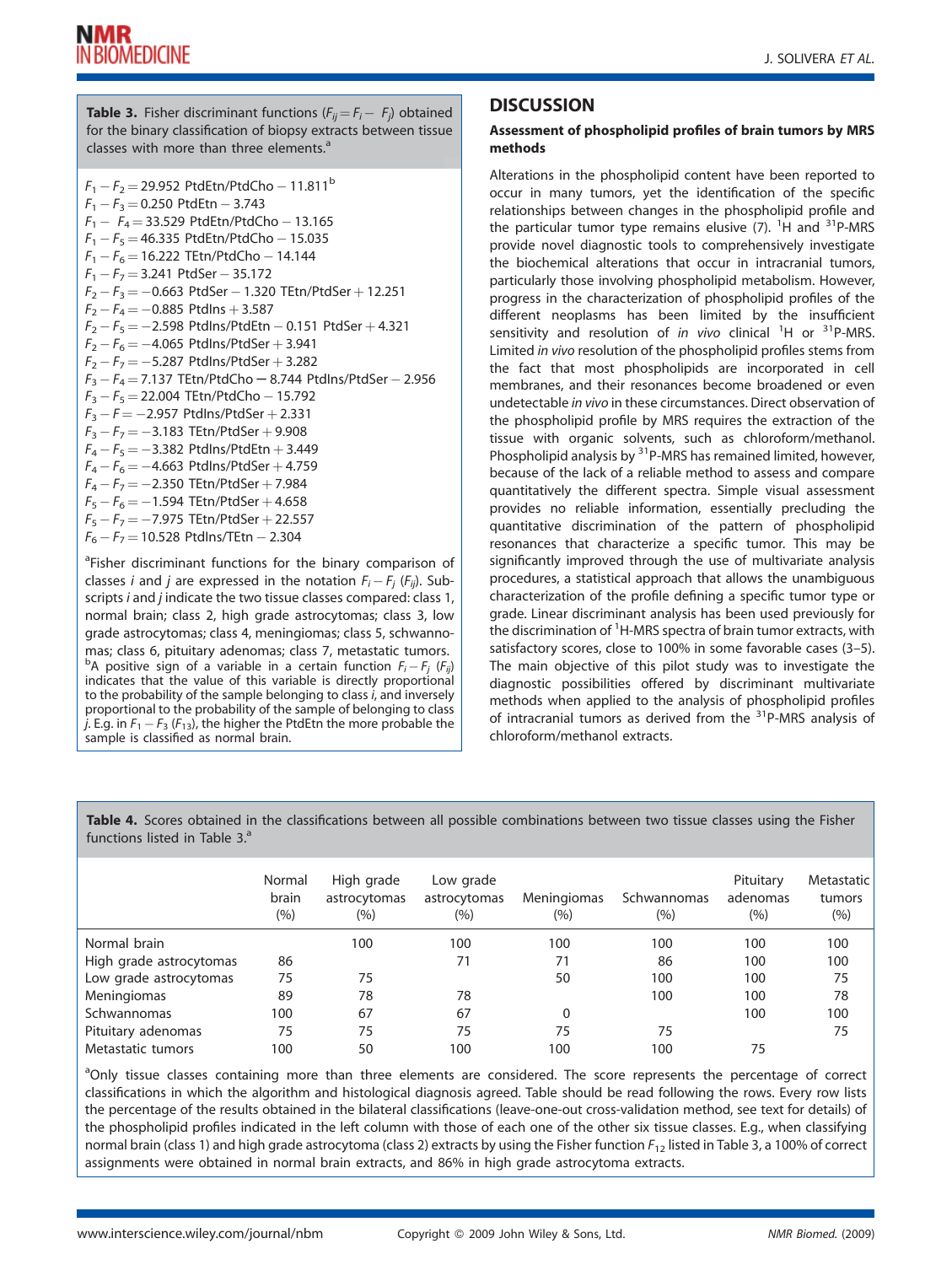#### Table 5. Discriminant analysis: Multilateral classification.<sup>a</sup>

| Histological class                                | n | True         | False    |     |     | positives positives Sensitivity <sup>b</sup> (%) Specificity <sup>c</sup> (%) Incorrect classifications |
|---------------------------------------------------|---|--------------|----------|-----|-----|---------------------------------------------------------------------------------------------------------|
| Normal brain                                      | 3 | 3            | 0        | 100 | 100 |                                                                                                         |
| Neuroepithelial tumors<br>High grade astrocytomas | 7 | 4            | 4        | 57  | 85  | 2 classified as meningiomad<br>1 classified as low grade astrocytoma <sup>e</sup>                       |
| Low grade astrocytomas                            | 4 | 2            |          | 50  | 97  | 1 classified as high grade astrocytoma <sup>e</sup><br>1 classified as schwannoma <sup>d</sup>          |
| Non-neuroepithelial tumors                        |   |              |          |     |     |                                                                                                         |
| Meningioma                                        | 9 | 8            | 4        | 89  | 84  | 1 classified as high grade astrocytomaf                                                                 |
| Schwannoma                                        | 3 | $\mathbf{1}$ |          | 33  | 97  | 1 classified as meningioma                                                                              |
|                                                   |   |              |          |     |     | 1 classified as high grade astrocytoma                                                                  |
| Pituitary adenoma                                 | 4 | 2            | $\Omega$ | 50  | 100 | 1 classified as metastatic tumor <sup>g</sup>                                                           |
|                                                   |   |              |          |     |     | 1 classified as high grade astrocytoma <sup>t</sup>                                                     |
| Metastatic tumors                                 | 4 | 3            |          | 75  | 97  | 1 classified as meningioma                                                                              |

<sup>a</sup>The classification was accomplished as indicated in 'Experimental' section. Briefly, the molar percentages determined from the  $31P-MRS$  spectrum were substituted in the Fisher functions of Table 3. The probability that the sample belongs to each of the seven classes considered can be calculated as the product of probabilities of all binary comparisons concerning each class. The sample is then classified in the class showing the highest probability.

bSensitivity: percentage of correct classifications for any given class.

c Specificity: percentage of true negatives for any given class.

<sup>d</sup> Two high grade astrocytomas were classified as meningiomas and a sample of a low grade astrocytoma as a schwannoma, due to the abnormally high contents of PtdIns in those particular extracts (5.3 and 4.8%, respectively).

e<br>A high content of PtdSer (14.2%) in an extract from a high grade astrocytoma led us to misclassify this sample as a low grade astrocytoma and, contrarily, a lower PtdSer (9.2%) favored a misclassification of one of the low grade astrocytomas as high grade.

<sup>f</sup>An extract from a meningioma and one from a pituitary adenoma were classified in the high grade astrocytoma class, mainly because of the decreased contents of PtdIns, which values were lower than the mean expressed by the corresponding classes (2.5 and 3.88%, respectively). Also, one schwannoma was misclassified as a high grade astrocytoma due to a low PtdIns/PtdEtn ratio (0.41).

<sup>9</sup>A low PtdIns/PtdEtn ratio (0.42) influenced the misdiagnosis of a biopsy of pituitary adenoma as a metastatic tumor.

#### Alterations in specific phospholipids in intracranial tumors

Phospholipid molecules are not merely structural elements of the cell membrane, playing a vital active role in cellular physiology by mediation of the key signal transduction pathways controlling cellular survival and proliferation (30–33). Figure 2 illustrates the metabolic routes of synthesis and degradation of the major phospholipids PtdCho, PtdEtn, PtdSer, and SM, providing a useful frame to discuss the results obtained in this study.

#### Phosphatidylcholine

PtdCho is the major phospholipid component of eukaryotic cells, consequently providing the most prominent resonance in the <sup>31</sup>P-MR spectra of phospholipid extracts. PtdCho is involved in the membrane structure, signal transduction mechanisms, and lipoprotein metabolism (34). In this study, we observed a consistent trend toward an increased PtdCho content in intracranial tumors, supporting the increased membrane demands involved in cellular proliferation. As an example, high-grade astrocytomas presented a higher PtdCho proportion  $(41.3 \pm 2.5\%)$  than low-grade astrocytomas (38.2  $\pm$  2.4%, ns) and the latter, higher than the normal brain. A similar high PtdCho fraction was also dteremined for non-neuroepithelial tumors and metastases, but this difference became statistically significant in the group of schwannomas. Increases in PtdCho content in gliomas, metastasis, and meningiomas has also been reported in previous 31P-MRS and chromatography studies (16,35–37). Primary gliomas have shown strong inter-individual differences in phospholipid distribution, but the fractional contribution of

PtdCho in glioblastomas may be up to a 30% higher than in lower grade astrocytomas (38). The increase in PtdCho and the resulting decrease in the PtdEtn/PtdCho ratio were the dominant features in the Fisher equations allowing for the best discrimination within most of the tumor classes – high grade astrocytomas, meningiomas, schwannomas, and pituitary adenomas – as compared to normal brain tissue. <sup>31</sup>P and <sup>1</sup>H-MRS studies performed in tumors, either under in vivo or in vitro conditions, reported an activation of both the anabolic and catabolic pathways for PtdCho, suggesting an increased turnover of this phospholipid (4,7,39). This could be explained by a combined activation of the enzyme choline kinase, the initial enzyme of the anabolic pathway, and of phospholipase-C, a catabolic enzyme that removes the PCho moiety of PtdCho and generates vital second messengers as DAG (40). The increased PtdCho resonance observed in many of the histological classes of intracranial tumors suggests a net balance of these processes favoring PtdCho accumulation.

NMR

#### Phosphatidylethanolamine

Overall, we observed a marked depletion of membrane PtdEtn in intracranial tumors as compared to the healthy brain tissue. In particular, we found a significant decrease in high-grade astrocytomas, meningiomas, and schwannomas. Other tumor classes also showed a non-significant trend toward decreased PtdEtn, with the exception of breast metastasis, which presented the highest PtdEtn value. Discriminant analysis revealed that PtdEtn is an essential variable for the diagnosis of normal brain, as it was selected by most of the Fisher functions that differentiate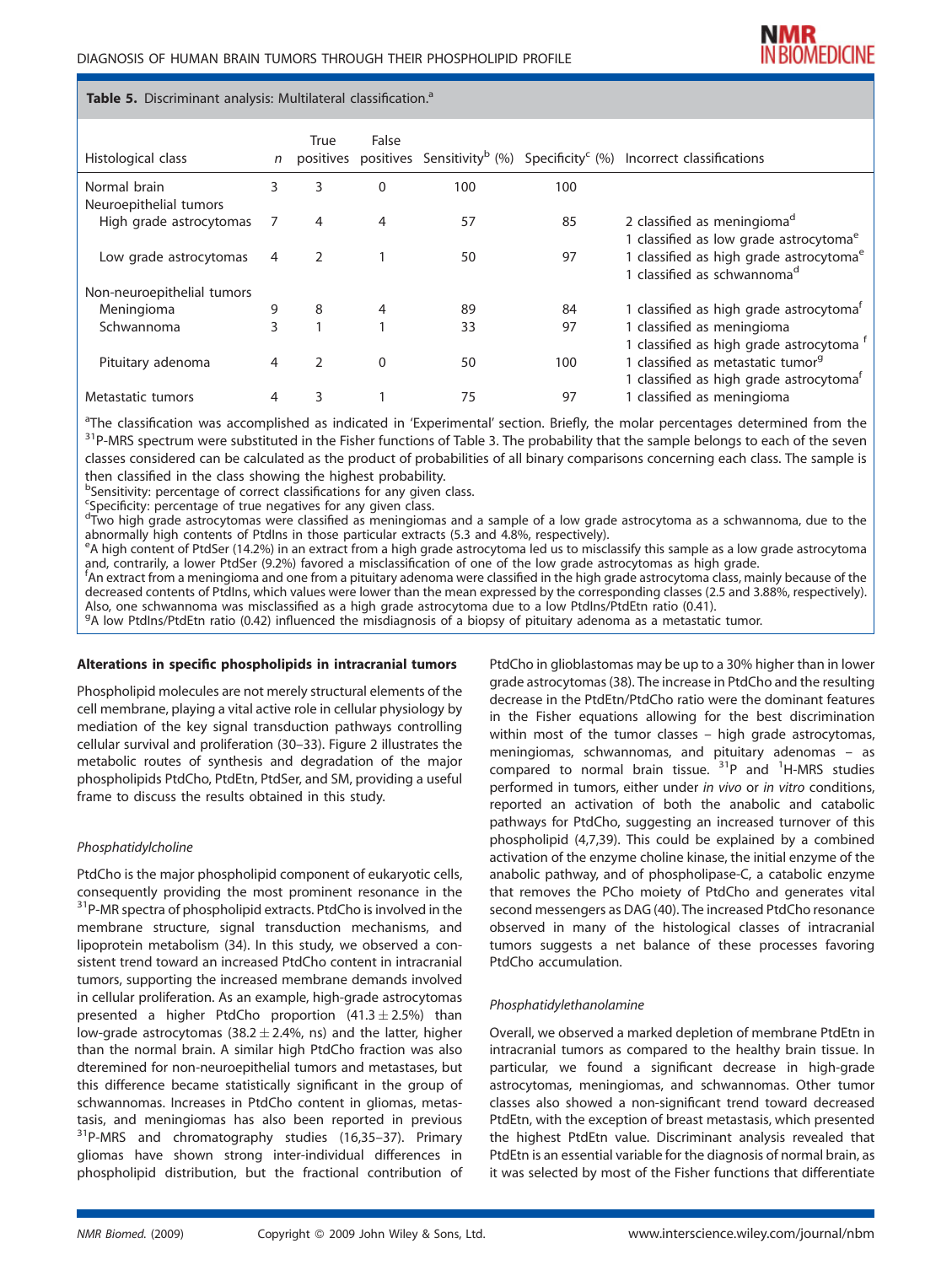

Figure 2. Metabolic pathways of phospholipid synthesis and degradation. Serine base exchange reactions with ethanolamine and choline by phosphatidylserine synthase I and II take place mainly in mitochondria-associated membranes, and there might be another isoform located in the endoplasmatic reticulum with serine-ethanolamine base exchange activity, as evidenced in CHO-K1 and murine liver cells (55). PtdEtn methylation occurs in mitochondria and, although a low phospholipid N-methyltransferase activity has been verified in the brain, it is significant only in the liver (56). Enzymes: ck, choline kinase; cpt, CDP-choline: 1,2-diacylglycerol cholinephosphotransferase; ct, CTP: phosphocholine cytidyltransferase; ek, ethanolamine kinase; ept, CDP-ethanolamine: 1,2-diacylglycerol ethanolaminephosphotransferase; et, CTP: phosphoethanolamine cytidyltransferase; lpl, lysophospholipase (phospholipase B); pap, phosphatidate phosphohydrolase; pd, phosphodiesterase; PEMT, phosphatidylethanolamine N-methyltransferase; pla<sub>1</sub>, phospholipase A<sub>1</sub> (a pla<sub>1</sub> specific for PDS has been isolated in the human liver, testis, lung, and kidney, but its expression is low in brain); pla<sub>2</sub>, phospholipase A<sub>2</sub>; plc, phospholipase-C; pld, phospholipase D; psd, phosphatidylserine decarboxylase; pss<sub>1</sub>, phosphatidylserine synthase I; pss<sub>2</sub>, phosphatidylserine synthase II; SMase, sphingomyelinase; SMsyn, sphingomyelin synthase.

the healthy brain tissue from intracranial tumors. Our findings are supported by experimental and early chromatography studies, which reported decreases in PtdEtn content in gliomas (35,36,41,42), metastatic tumors (35), and in a Schwann cell line (NF1T) derived from a human neurofibroma (43). In the study by Merchant et al., the fractional molar contribution of PtdEtn was 22% lower in glioblastomas than in astrocytomas (16). As indicated in Fig. 2, the decrease in PtdEtn may be explained through an activation of the PtdEtn specific phospholipase-C (PLC) which cleaves this phospholipid into PEtn and DAG (44). Indeed, a PLC dependent degradation of PtdEtn in the brain has been described previously (33), and PtdEtn has been shown to be one of the most important sources of DAG in ras-transformed fibroblasts (45). In this sense, PtdEtn appears to represent a major source of DAG and intracellular mediators in cerebral neoplasms.

#### Other phospholipids

Interest in PtdSer metabolism has grown since it was included among the group of phospholipids that play a role in transmembrane signaling (30). Previous studies have reported a low PtdSer content in gliomas, meningiomas, undifferentiated neuroblastoma cells and brain metastasis of lung, breast, and stomach origin (21,31,35,41,42). In this study, we confirm the low PtdSer content in high grade astrocytomas, metastatic tumors and meningiomas, and we describe it in pituitary adenomas. The reduction in PtdSer may be the consequence of the increased activity of a specific phospholipase-A1 for PtdSer, the product of which, 2-lysophosphatidylserine, has been proposed to act as a

second messenger (31). Additional causes for the depletion of PtdSer in tumors may be its decarboxylation into PtdEtn (30,31) or the exchange of serine for ethanolamine or choline by the PtdSer synthase enzyme (46).

PtdIns was found to be significantly increased in meningiomas, the PtdIns/PtdEtn ratio being significantly augmented in pituitary adenomas, which showed the highest molar percentage of this phospholipid in our dataset. In particular, PtdIns became important to discriminate non-neuroepithelial tumors in the corresponding Fisher functions. An increased PtdIns concentration in gliomas and meningiomas has been previously reported (37,41). In tumor cells, the accumulation of PtdIns and the need for second messengers in cell proliferation may be reciprocally related, as in the case of PtdCho (41). Signal transduction pathways in which PtdIns is involved, such as the PI3K–Akt pathway and the PtdIns–PKC system, have recently demonstrated to be important in high grade gliomas, meningiomas, pituitary adenomas, and certain metastatic cancers  $(47-50)$ .

SM is the only phospholipid in the cellular membrane that is not derived from glycerol. We have identified a slight, but not significant, increase of SM, and the SM/PtdCho ratio in tumors (mainly in high grade astrocytomas and meningiomas) as compared to normal brain, except for pituitary adenomas. Although other <sup>31</sup>P-MRS reports have found reduced levels of SM in high-grade glial tumors when compared to meningiomas (38) and to neural sheath tumors (16), chromatography studies support our results (41). In our study, pituitary adenomas were the only tumors that showed a reduced SM/PtdCho ratio,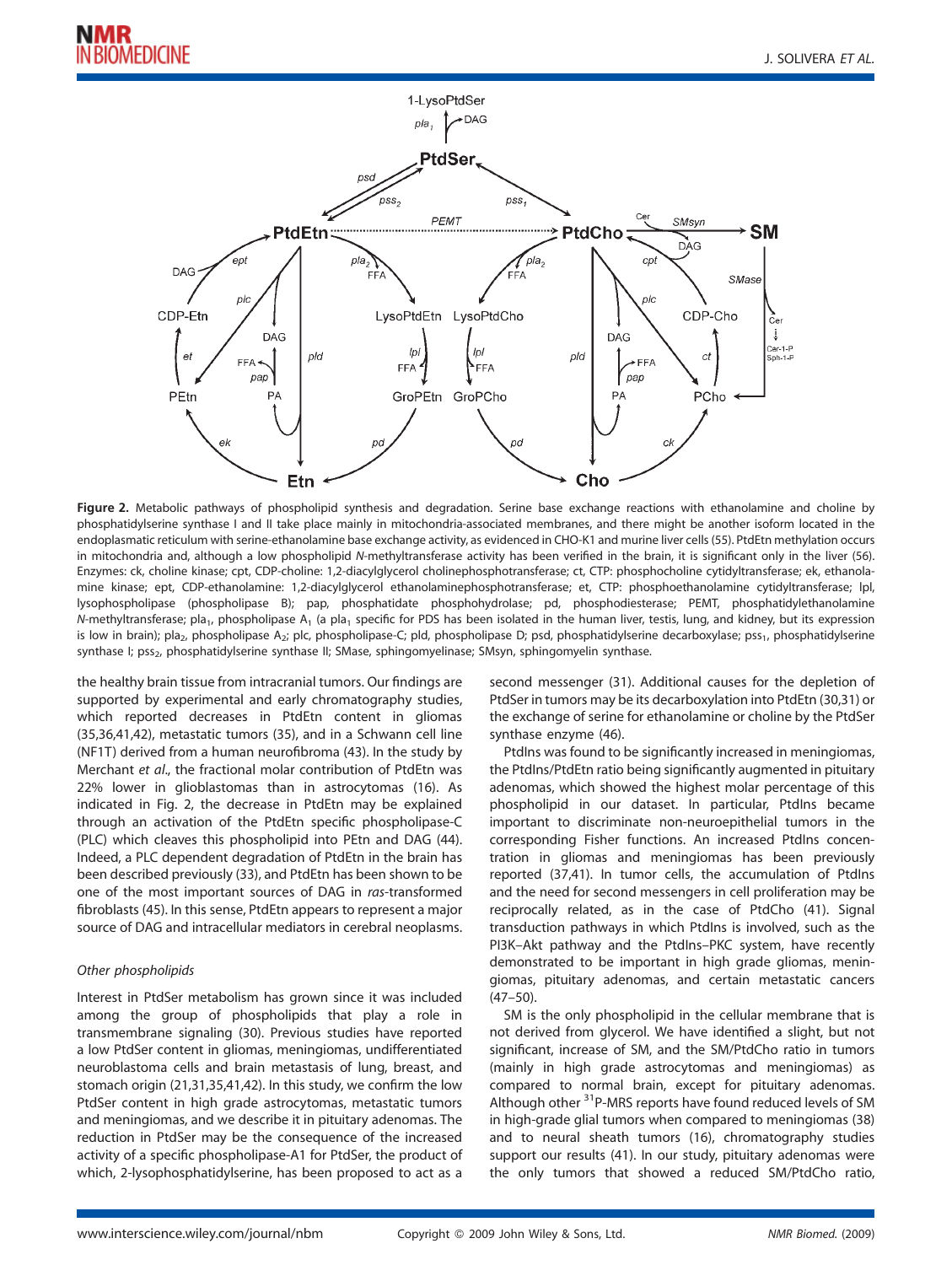suggesting an increased sphingomyelinase activity in these tumors. This enzyme cleaves PCho from SM yielding ceramide, a well-known mediator of apoptosis under several stress conditions (51). SM may participate in cell death and proliferation by regulating the cellular levels of pro-apoptotic sphingolipids and DAG, a mitogenic second messenger (see Fig. 2) (32,52).

#### Classification of intracranial tumors by multivariate discriminant analysis of their phospholipid profile

Few attempts to use in vitro  $31P$ -MRS for automatic classification of tumors are available in the literature. By using cluster analysis, Howells et al. reported a 62% of global success in the classification of in vivo  $31P$ -MRS spectra of tumors implanted in animals (53). In a more recent study, Nadal et al. analyzed double extracts of 10 meningiomas and 10 glioblastomas in vitro by  ${}^{1}$ H-MRS and  ${}^{31}$ P-MRS, and grouped the data with multiple correspondences and ascending hierarchical classification methods. Although significant differences were found in one-dimensional analysis, the method of ascending hierarchical classification was not able to significantly discriminate between the two tumoral types (54).

A discriminant analysis performed to classify the biopsies among the seven tissue types that are included in our study would need to include more variables than it is allowed by our sample size in order to explain the metabolic variability between the classes. Since the sample size of our tissue types was relatively small, we were forced to use a limited number of phospholipids and ratios in the analysis. Thus, a simple discriminant analysis involving all the tissue classes together would not be able to provide acceptable classification scores. An innovative procedure was implemented to overcome this problem, in which linear discriminant analysis is applied separately to every pair of classes, and a discriminant function is calculated for every distinct pair. Depending on the sample size of the classes compared, only one or two variables (phospholipid metabolites or ratios) can be used to build the discriminant functions. Because the tissue classes are compared on a pairwise basis, we used the Student's  $t$  test instead of ANOVA for the identification of the relevant variables that would best perform in the discriminant analyses. This process allowed the selection of different variables for every pair of tissue classes, making it possible to consider more metabolic parameters, and respecting the limited degrees of freedom imposed by our reduced number of observations. These functions would allow the classification of a given sample between two tissue classes (bilateral classification). However, as described in our earlier study (5), the final correct classification scores (multilateral classification: classification of the samples between all the seven possible tissue classes) can then be ascertained by calculating the product of probabilities that were obtained from the previous bilateral discriminant functions.

With this methodology, all the phospholipid extracts of a normal brain were correctly discriminated, reaching an overall 68% successful discrimination among the seven histological classes included in the discriminant analysis. This is significantly better than the 14.3% successful classifications predicted for a random assignment within seven tumor classes. Moreover, as no tumor sample was misclassified as normal brain, these results indicate that membrane phospholipids can reliably differentiate a healthy tissue from a tumor. We are aware that the limited number of observations in our database may limit the scope of the results obtained with this classification method. A bigger

number of samples per group would probably allow us to improve the present classification scores.

#### Concluding remarks

Our study shows that  $31P-MRS$  analysis of organic extracts from biopsies of normal brain and intracranial tumors is a useful tool to investigate the profile of membrane phospholipids. Extracts obtained from intracranial tumors demonstrate a consistent reduction of PtdEtn and PtdSer, and an increase of PtdCho and PtdIns contents. Linear discriminant analysis, as implemented in the present study, has proven to be robust enough to completely differentiate the normal brain from tumors by using their phospholipid profiles. However, it could not reach a completely successful differentiation between all the tumoral classes investigated when bilateral and multilateral comparisons were performed. Larger sample sizes, multinuclear investigations and the complement of additional techniques as genomic or proteomic approaches, may be further implemented to confirm the present findings, improving potentially the classification scores of the <sup>31</sup>P-MRS analysis of phospholipid profiles and allowing their transfer to clinical settings.

# Acknowledgements

This study was supported in part by grants from the Spanish Ministry of Education and Science SAF 2004!03197 and NAN 2004-09125-C07-03, Grant S-BIO/0179/2006 from the Community of Madrid to SC. The authors are grateful to Dr María L. García-Martín and Dr María A. García-Espinosa for their useful technical and scientific advice. The authors also wish to acknowledge Mrs Cristina Benedicto for her invaluable help with the extraction of the biopsies and Dr Ana Poveda, from SiDi Universidad Autónoma de Madrid, for the  $31P$ -MRS of most of the extracts. Finally, the authors highly appreciate the help of Mr J. F. Solivera Gonzalez in the preparation of the final English version.

# **REFERENCES**

- 1. Sjøbakk TE, Johansen R, Bathen TF, Sonnewald U, Juul R, Torp SH, Lundgren S, Gribbestad IS. Characterization of brain metastases using high-resolution magic angle spinning MRS. NMR Biomed. 2008; 21: 175–185.
- 2. Opstad KS, Ladroue C, Bell BA, Griffiths JR, Howe FA. Linear discriminant analysis of brain tumour (1)H MR spectra: a comparison of classification using whole spectra versus metabolite quantification. NMR Biomed. 2007; 20: 763–770.
- 3. Tate AR, Underwood J, Acosta DM, Julia-Sape M, Majos C, Moreno-Torres A, Howe FA, van der Graaf M, Lefournier V, Murphy MM, Loosemore A, Ladroue C, Wesseling P, Luc Bosson J, Cabanas ME, Simonetti AW, Gajewicz W, Calvar J, Capdevila A, Wilkins PR, Bell BA, Remy C, Heerschap A, Watson D, Griffiths JR, Arus C. Development of a decision support system for diagnosis and grading of brain tumours using in vivo magnetic resonance single voxel spectra. NMR Biomed. 2006; 19: 411–434.
- 4. Herminghaus S, Dierks T, Pilatus U, Moller-Hartmann W, Wittsack J, Marquardt G, Labisch C, Lanfermann H, Schlote W, Zanella FE. Determination of histopathological tumor grade in neuroepithelial brain tumors by using spectral pattern analysis of in vivo spectroscopic data. J. Neurosurg. 2003; 98: 74–81.
- 5. Roda JM, Pascual JM, Carceller F, Gonzalez-Llanos F, Perez-Higueras A, Solivera J, Barrios L, Cerdan S. Nonhistological diagnosis of human cerebral tumors by 1H magnetic resonance spectroscopy and amino acid analysis. Clin. Cancer Res. 2000; 6: 3983–3993.
- 6. Maxwell RJ, Martinez-Perez I, Cerdan S, Cabanas ME, Arus C, Moreno A, Capdevila A, Ferrer E, Bartomeus F, Aparicio A, Conesa G, Roda JM,